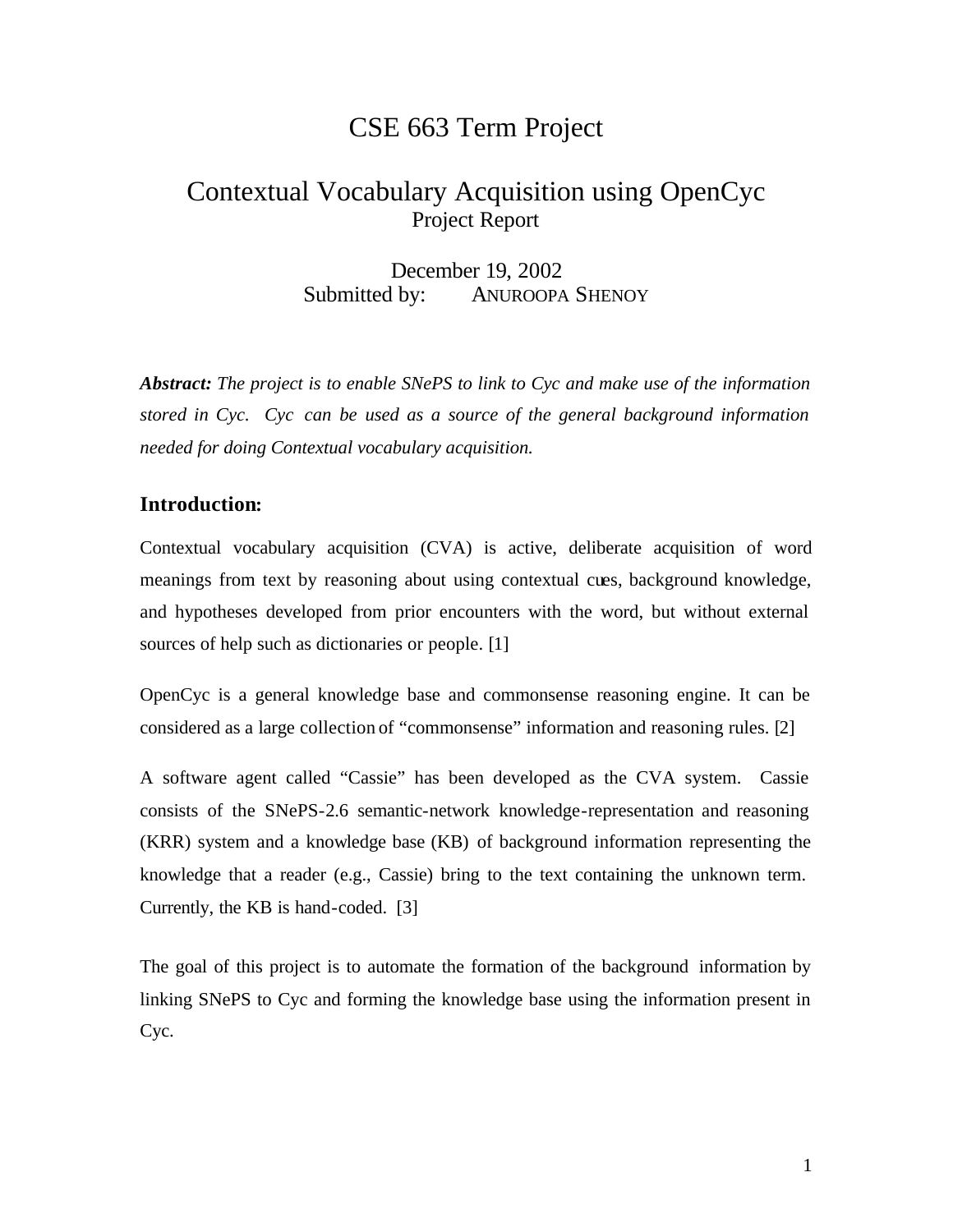#### **Contextual Vocabulary Acquisition (CVA):**

The computational natural language processing systems should be robust. They should not break down when they encounter a word or expression that they do not know about. Also they should not stop every time they encounter such a situation and ask a human user for instructions. Also these systems should not rely on a fixed lexicon. They should be able to find out the meaning of the new words or expressions they encounter by them. This is the computational significance of Contextual Vocabulary Acquisition.

Cassie's input consists of the information from the text being read, which is parsed and incorporated in the knowledge representation formalism (in SNePS). Each node in the SNePS network represents a concept or mental object, linked by labeled arcs. All information, including propositions, is represented by nodes, and propositions about propositions can be represented without limit. Arcs form the underlying syntactic structure of SNePS. Paths if arcs can be defined allowing for path based inference, including property inheritance within generalization hierarchies. There is a one to one correspondence between nodes and represented concepts. This uniqueness principle guarantees that nodes will be shared whenever possible and that nodes represent intensional objects, i.e., concepts, propositions, properties, and such objects of thought as fictional entities non existents, and impossible objects. This representational ability is appropriate for CVA from arbitrary texts, whose subject matter could range from factual science to science fiction. [3]

The output of Cassie consists of a report of Cassie's current definition of the word in its context. The meaning of the word is taken as the position of that word in a single, highly interconnected network of words, propositions, and other concepts, consisting of the reader's background knowledge integrated with his or her mental model of the text being read. The word's dictionary definition usually contains less information that that. Hence algorithms are used for hypothesizing a definition by deductively searching the network for information appropriate to a dictionary like definitions.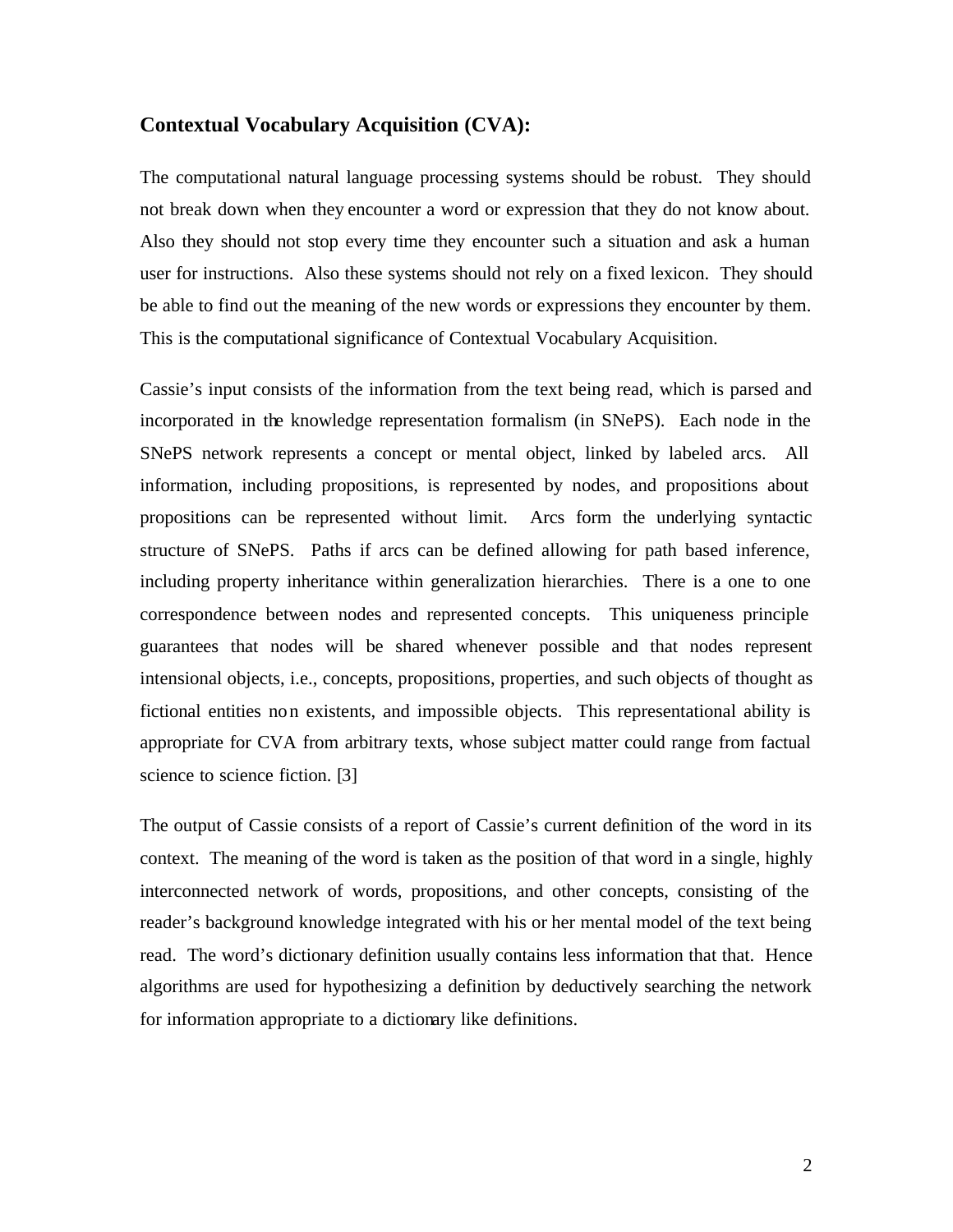#### **SNeRE:**

SNeRE, The SNePS Rational Engine, is a package that allows for the smooth incorporation of acting into SNePS-based agents. SNeRE recognizes a node with an action arc to be a special kind of node called an *act node.* Since an act usually consists of an action and one or more objects of the action, an act node usually has additional arcs pointing to the nodes that represent the objects of the action.

## **OpenCyc:**

CycL is Cyc's language for expressing common sense knowledge. CycL is a formal language whose syntax derives from first-order predicate calculus (the language of formal logic) and from Lisp. In order to express common sense knowledge, however, it goes far beyond first order logic. The vocabulary of CycL consists of terms. The set of terms can be divided into constants, non-atomic terms (NATs i.e. functions), variables, and a few other types of objects. Terms are combined into meaningful CycL expressions, which are used to make assertions in the Cyc knowledge base. Every CycL atomic formula must begin with a predicate in order to be well-formed. [2]

In the Cyc KB, a truth value is a value attached to an assertion which indicates its degree of truth. There are five possible truth values:

• monotonically true (100)

True always and under all conditions. This is normally reserved for things that are true by definition.

• default true (T)

The assertion is assumed true, but subject to exceptions. Most rules in the KB are default true.

unknown  $(\sim)$ 

Not known to be true, and not known to be false.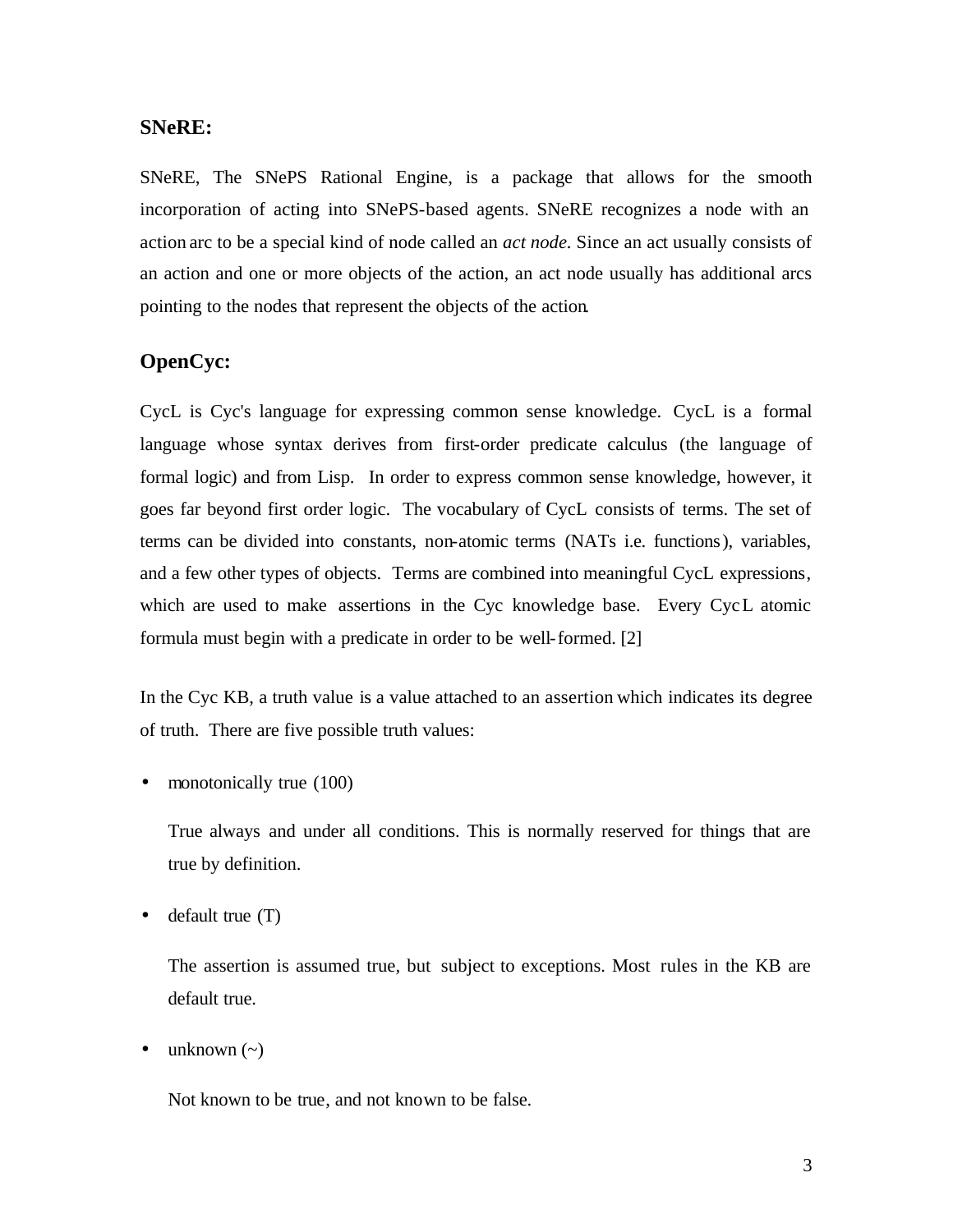$\bullet$  default false  $(F)$ 

The assertion is assumed false, but subject to exceptions.

monotonically false (0)

The assertion is false always and under all conditions.

A microtheory is a Cyc constant denoting assertions which are grouped together because they share a set of assumptions. Microtheories are also called contexts. Every assertion is contained in some microtheory. A particular formula may be asserted into (or concluded in) more than one microtheory; when this is the case, there will be an assertion which has that formula in each of those microtheories.

One of the functions of microtheories is to separate assertions into consistent bundles. Within a microtheory, the assertions must be mutually consistent. This means that no hard contradictions are allowed, and any apparent contradictions must be resolvable by evaluation of the evidence visible in that microtheory. In contrast, there may be inconsistencies *across* microtheories.

#### **CycL:**

A collection is a type of thing, a kind of thing, or a class of things. Things which belong to a collection are called its *instances*. To express that something is an instance of a collection in CycL, the predicate #\$isa is used. Everything belongs to at least one collection. To express that one collection is subsumed by another, we use the CycL constant #\$genls. A formula of the form (#\$genls X Y) means that every instance of the first collection, X, is also an instance of the second collection, Y. The #\$genls relationship is transitive. Also, #\$isa transfers through #\$genls.

#\$arity denotes the number of arguments that a predicate must have. The #\$argxIsa predicate imposes semantic constraints. It constrains the meanings of the terms that are legal arguments for that predicate.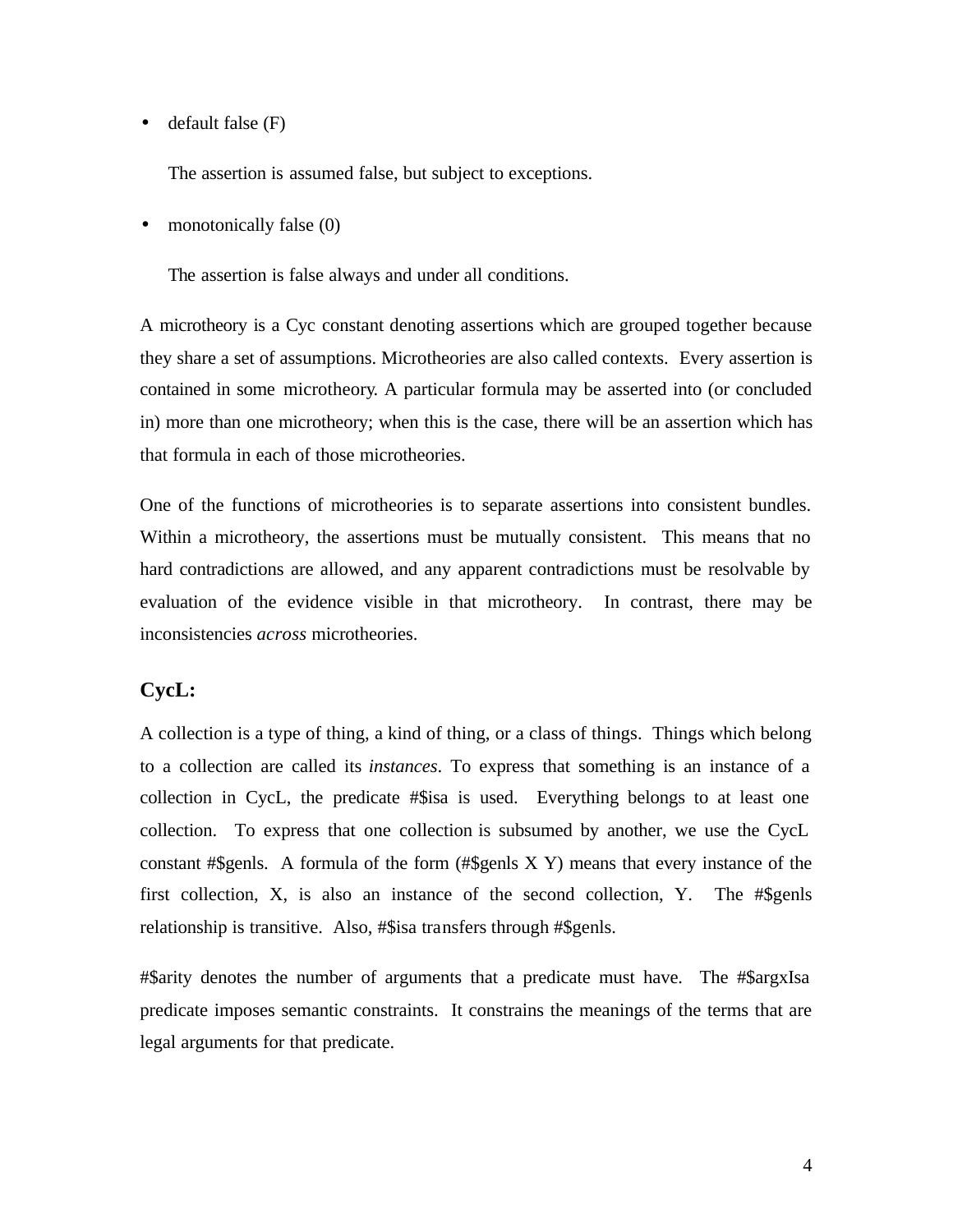CycL also provides the logical connective #\$or, #\$and, #\$not, #\$implies and the quantifiers #\$forall and #\$thereexists.

These concepts are fundamental to knowledge representation in CycL.

#### **Connecting to Cyc**

Cyc has implemented two protocols to connect to their server; the first one is an incomplete telnet-like protocol. The second is a complete binary protocol, which has been currently implemented by java classes. The Cyc server provides API services by binding two TCP ports and accepting TCP connections at those ports. The default installation installs API servers accepting at ports 3601 (ASCII) and 3614 (CFASL). The actual port numbers used can be specified at installation time.

Refer to http://www.opencyc.org/doc/cycapi [4] for detailed information.

## **1. ASCII API**

#### **1.1 TCP Port Security**

The Cyc server does not provide secure TCP connections. Applications using Cyc should reside within the fire walled network or on the same host as Cyc. But, remote access to Cyc should be performed using secure shell (SSH) to forward the ports Cyc uses, over an encrypted channel.

#### **1.2 Establishing a connection**

A client application establishes an API connection to a Cyc server by opening a TCP connection to one of the API ports on the machine running the Cyc server. The socket established is used to communicate API messages to Cyc and read results from Cyc.

#### **1.3 Server Algorithm**

Once the socket to be used for communication is established, the Cyc API server goes into a loop performing the following steps in order until the connection is closed: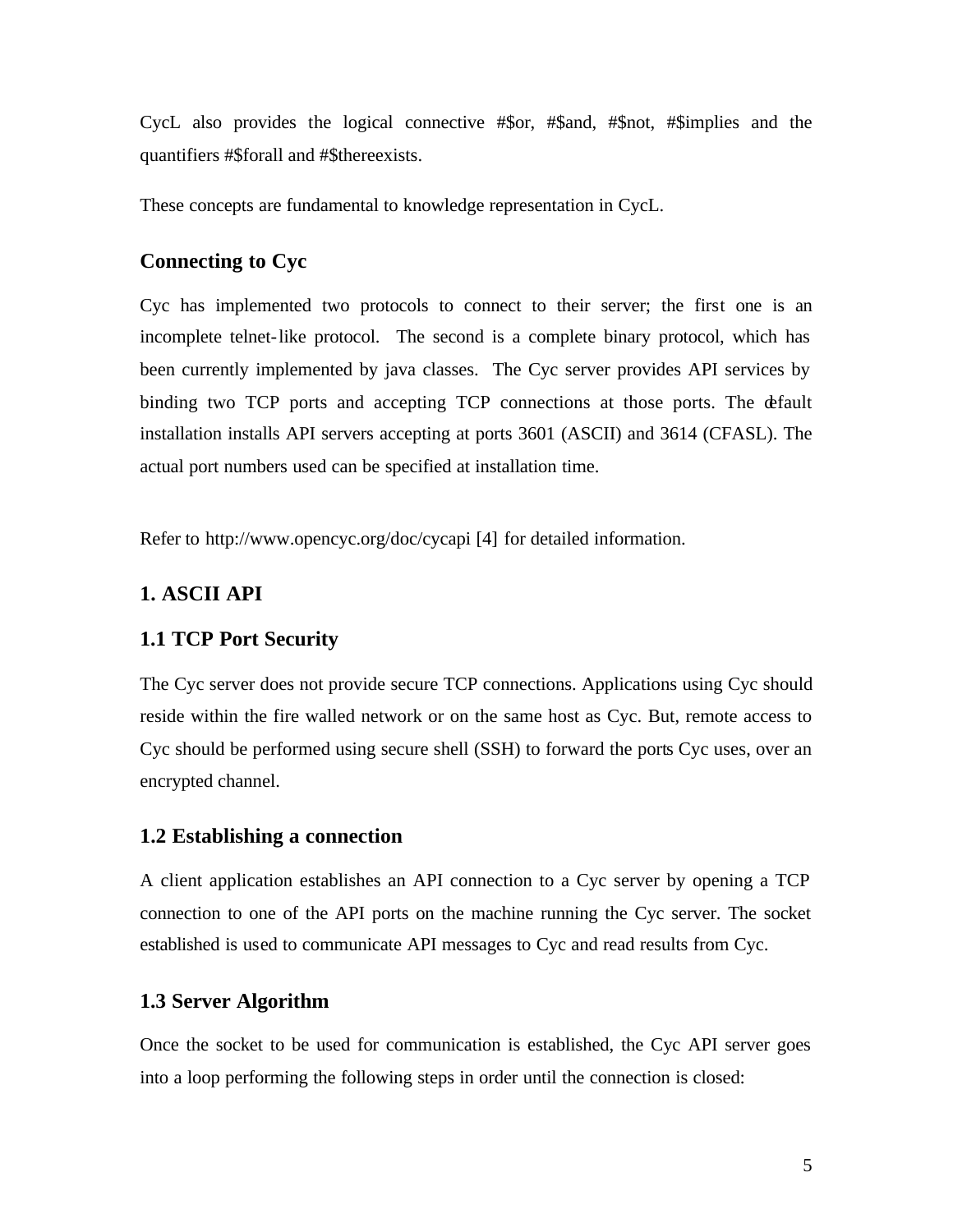- input one API request from the socket
- evaluate the request
- output the result to the socket

The protocol of each step is described below for the ASCII communication mode.

## **1.4 ASCII Message protocols**

All messages used to input an API request and output an API result are ASCII text messages. Input messages are sent from the client to the socket and at the Cyc server read from its input stream for the socket. Output messages are sent from the Cyc server to its output stream for the socket and are read from the socket by the client application.

The Cyc server flushes its output stream for the socket after each output message is sent in order to ensure the client application can read a complete output message without blocking.

The client application is similarly reminded to flush its socket after each input message is sent in order to ensure the Cyc server can read a complete input message without blocking.

#### **1.4.1 Input message protocol**

The default input message protocol is an ASCII text message which can be read in from the socket using the SubL "read" protocol. More precisely, the SubL function READ is called on the input stream for the socket in order to produce a SubL form. This form represents the request to be evaluated.

Each API request is thus a textual sequence of the form

( <API function> <arg1> ... <argN> ) <whitespace>

For example:

(constant-id #\$Thing)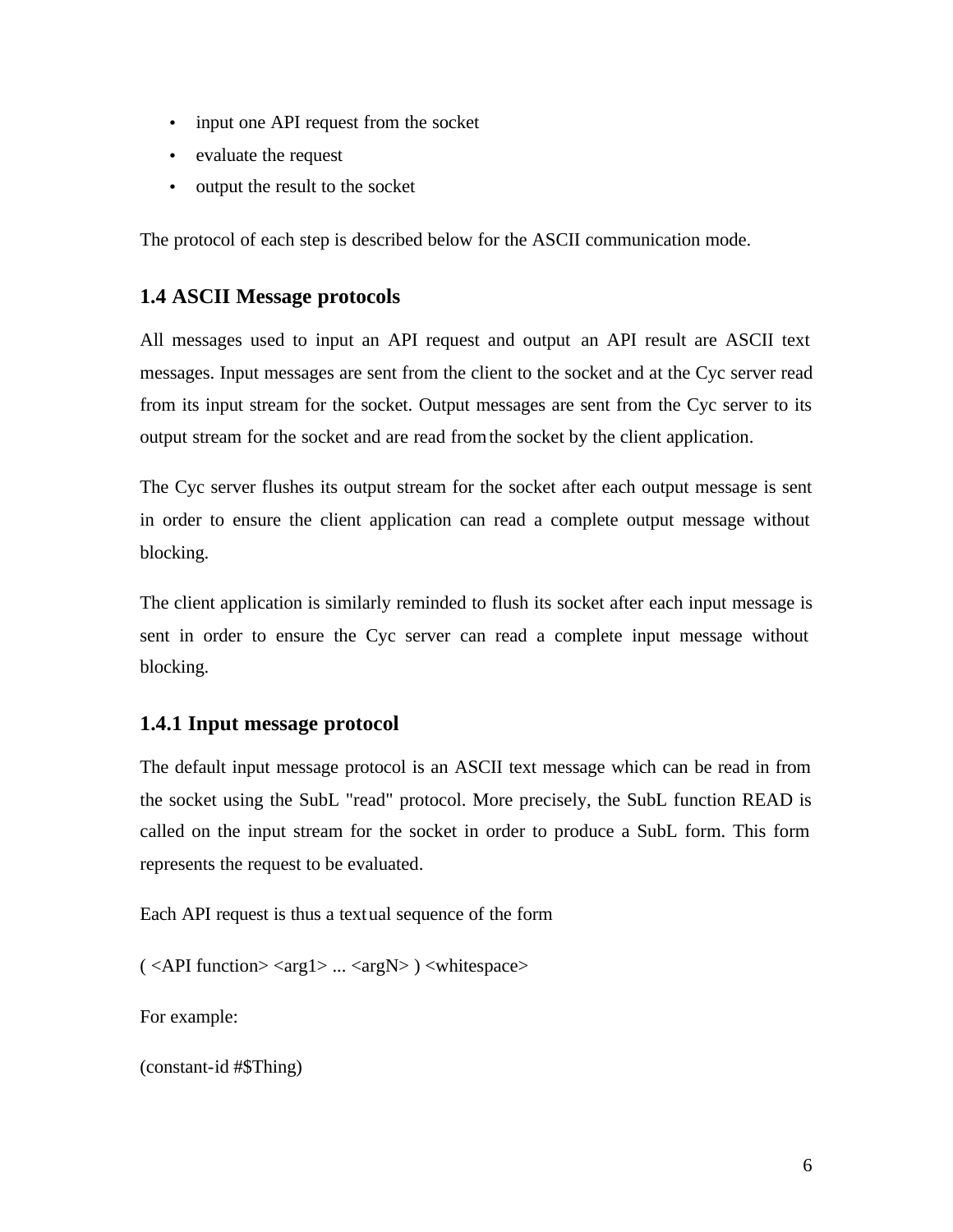The arguments to an API request may themselves be API requests. For example:

(constant-id (find-constant "Thing"))

#### **1.4.2 Evaluating an API request**

The API request read in is evaluated according to the SubL "eval" protocol. More precisely, the SubL function EVAL is called on the form in order to produce a single SubL result. This result is outputted using the output message protocol. If a function returns multiple values, only the first value is used, however the SubL function MULTIPLE-VALUE-LIST can be used to gather multiple values into a single list.

If an error condition occurs during evaluation, the evaluation is aborted and a string representing the error condition is used as the result of the evaluation.

#### **1.4.3 Output message protocol**

The default API output message protocol consists of two parts. First, a code is output indicating whether or not the API request succeeded or generated an error.

The code output is either the textual sequence

200 <whitespace>

For a successful evaluation, or the sequence

#### 500 <whitespace>

if an error occurred during evaluation. This code can be used by the client application to interpret the second part of the output protocol.

Second, the result of the API request is output according to the SubL "print" protocol. More precisely, the SubL function PRINT is called on the result of the evaluation.

Thus, the result will be a textual sequence of the form

<API result> <whitespace>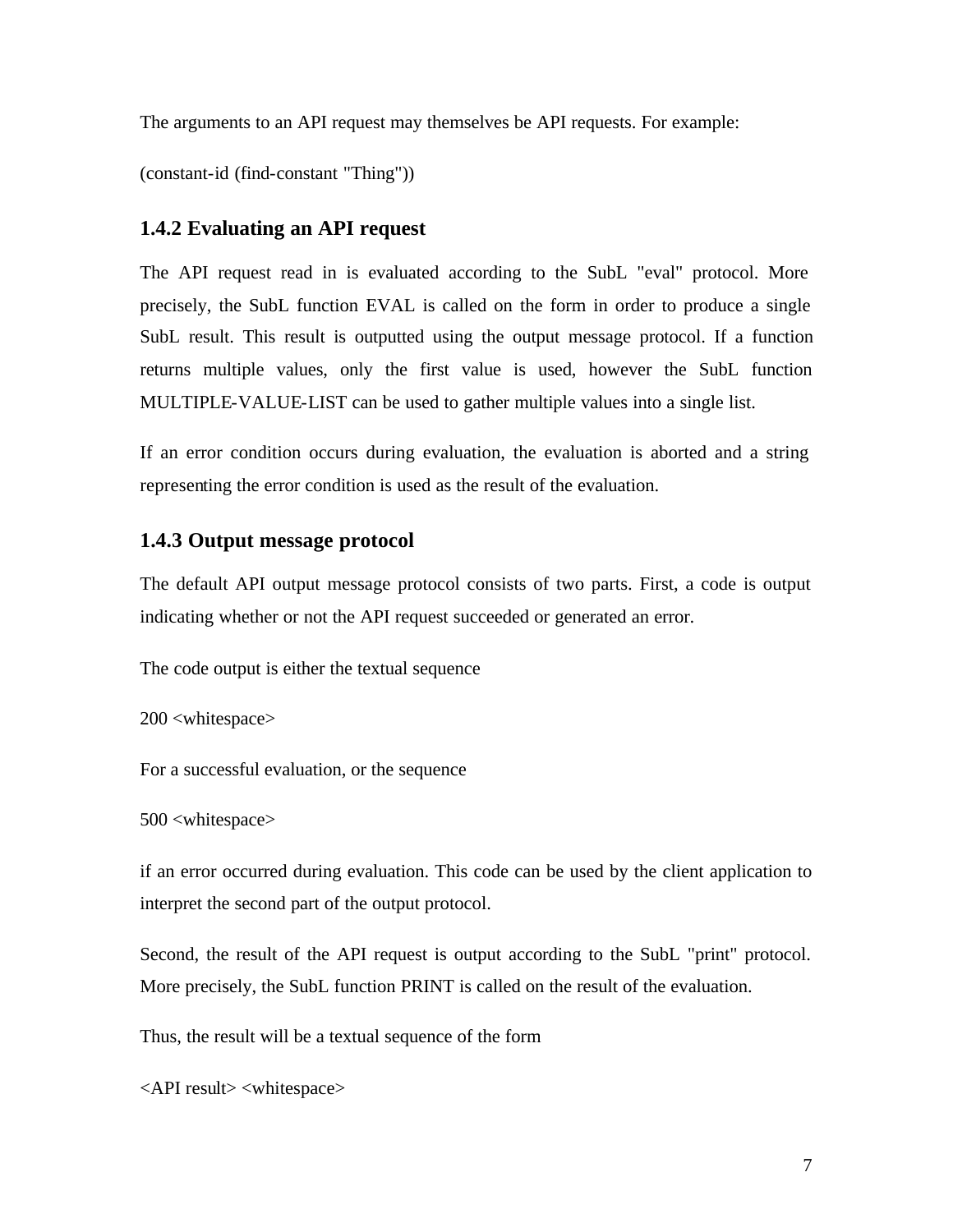### **1.5 Closing a connection**

A client application closes an API connection to a Cyc server by simply executing the API request

(api-quit) <whitespace>

This will cause the Cyc server to halt the connection and close the socket.

## **1.6 Multithreading**

As in Cyc's multithreaded implementation, each API connection spawns a separate thread which is completely dedicated to handling the API server connection. When the connection is broken, the thread exits. Future API connections will reflect the modifications made to Cyc KB via the API server.

## **1.7 Useful API requests**

The Cyc API has been implemented in a language called SubL. Some of the API requests useful in the CVA project are:

## **1.7.1 Constants**

function **CONSTANT-P** : (object) Return T iff the argument is a CycL constant. Single value returned satisfies BOOLEANP.

function **FIND-CONSTANT** : (name) Return the constant with NAME, or NIL if not present. NAME must satisfy STRINGP. Single value returned satisfies CONSTANT-P or is NIL.

function **CONSTANT-COMPLETE** : (prefix &optional case-sensitive? exactlength? start end)

Return all valid constants with PREFIX as a prefix of their name.

When CASE-SENSITIVE? is non-nil, the comparison is done in a case-sensitive fashion. When EXACT-LENGTH? is non-nil, the prefix must be the entire string. Optionally the START and END character positions can be specified, such that the PREFIX matches characters between the START and END range. If no constant exists, return NIL. PREFIX must satisfy STRINGP.

CASE-SENSITIVE? must satisfy BOOLEANP.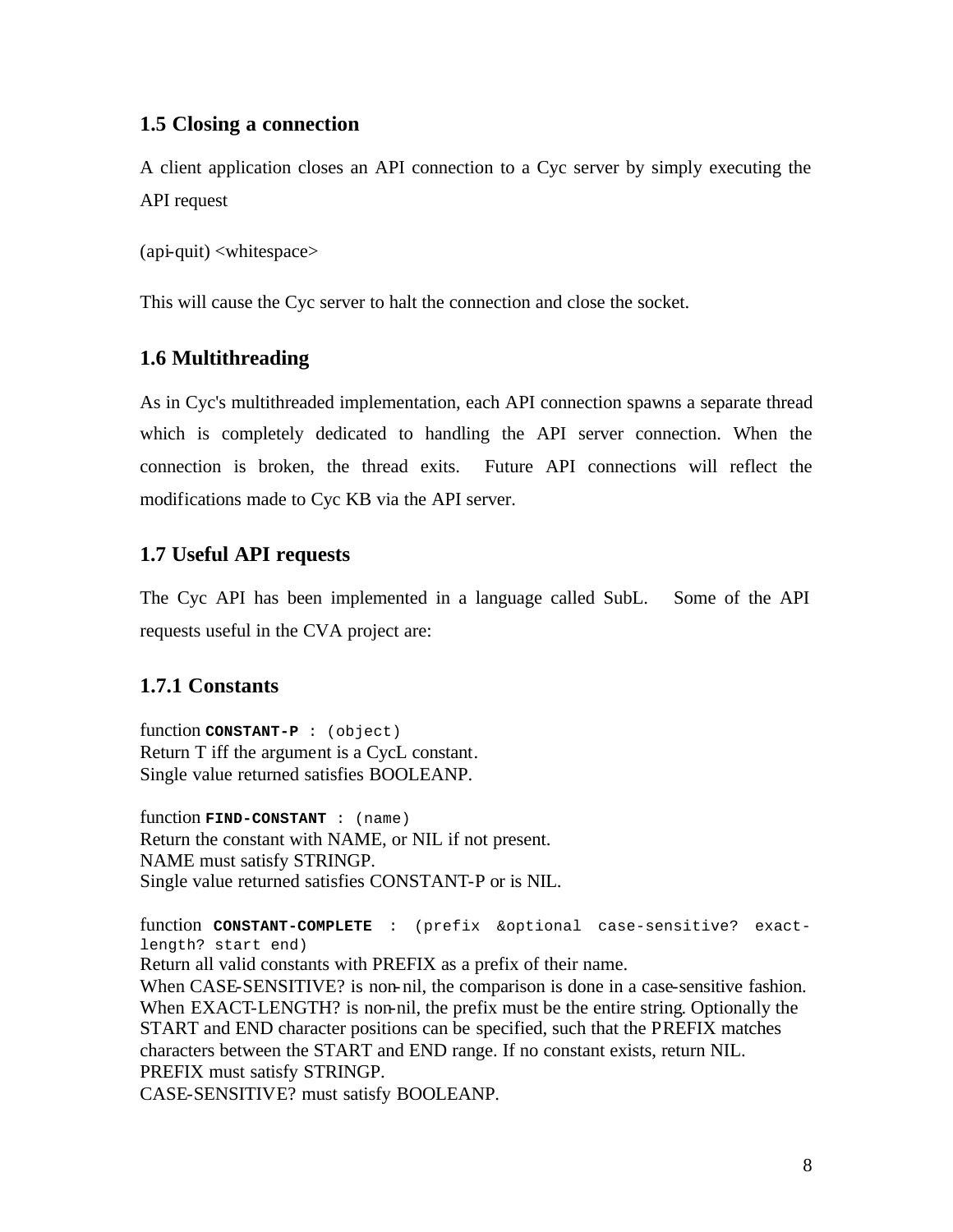EXACT-LENGTH? must satisfy BOOLEANP. START must satisfy FIXNUMP.

function **CONSTANT-APROPOS** : (substring &optional case-sensitive? start end) Return all valid constants with SUBSTRING somewhere in their name. When CASE-SENSITIVE? is non-nil, the comparison is done in a case-sensitive fashion. Optionally the START and END character positions can be specified, such that the SUBSTRING matches characters between the START and END range. If no constant exists, return NIL. SUBSTRING must satisfy STRINGP. CASE-SENSITIVE? must satisfy BOOLEANP. START must satisfy FIXNUMP.

## **1.7.2 isa support**

function **MIN-ISA** : (term &optional mt tv) Returns most-specific collections that include TERM (inexpensive). TERM must satisfy HL-TERM-P. Single value returned is a list of elements satisfying FORT-P.

function **MAX-NOT-ISA** : (term &optional mt tv) Returns most-general collections that do not include TERM (expensive). TERM must satisfy HL-TERM-P. Single value returned is a list of elements satisfying FORT-P.

function **ALL-ISA** : (term &optional mt tv) Returns all collections that include TERM (inexpensive). TERM must satisfy HL-TERM-P. Single value returned is a list of elements satisfying FORT-P.

function **UNION-ALL-ISA** : (terms &optional mt tv) Returns all collections that include any term in TERMS (inexpensive). TERMS must satisfy LISTP. Single value returned is a list of elements satisfying FORT-P.

function **ALL-NOT-ISA** : (term &optional mt tv) Returns all collections that do not include TERM (expensive). TERM must satisfy HL-TERM-P. Single value returned is a list of elements satisfying FORT-P.

function **ALL-INSTANCES** : (col &optional mt tv) Returns all instances of COLLECTION (expensive). COL must satisfy EL-FORT-P. Single value returned is a list of elements satisfying FORT-P.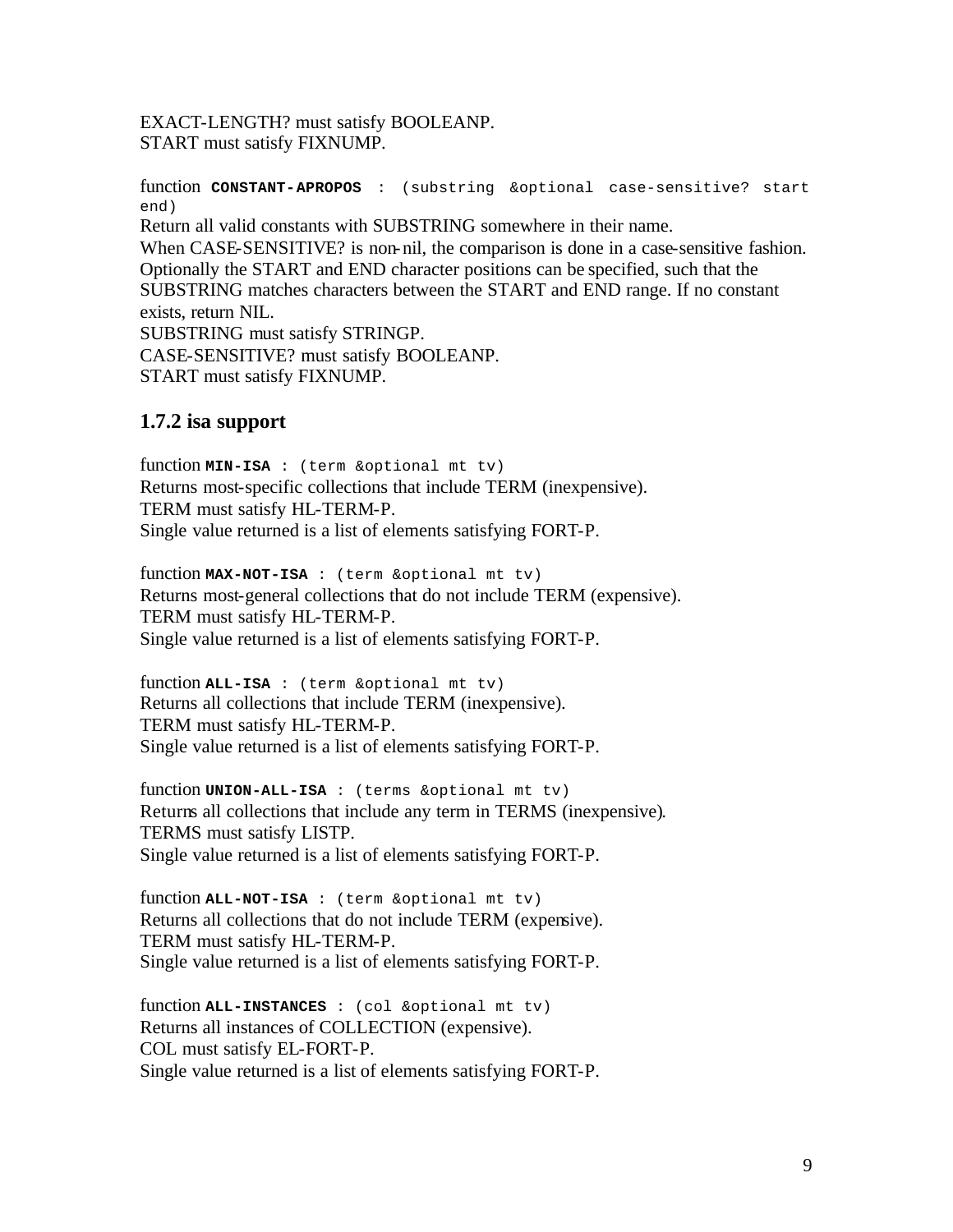function **MAP-ALL-ISA** : (fn term &optional mt tv) Apply FUNCTION to every all-isa of TERM. (FUNCTION must not effect the current sbhl search state) FN must satisfy FUNCTION-SPEC-P. TERM must satisfy HL-TERM-P.

function **ANY-WRT-ALL-ISA** : (function term &optional mt tv) Return the first encountered non-nil result of applying FUNCTION to the all-isa of TERM. (FUNCTION may not effect the current sbhl search state) FUNCTION must satisfy FUNCTION-SPEC-P. TERM must satisfy HL-TERM-P.

function **MAP-ALL-INSTANCES** : (fn col &optional mt tv) Apply FUNCTION to each unique instance of all specs of COLLECTION. FN must satisfy FUNCTION-SPEC-P. COL must satisfy EL-FORT-P.

function **MAP-INSTANCES** : (function term &optional mt tv) apply FUNCTION to every (least general) #\$isa of TERM. FUNCTION must satisfy FUNCTION-SPEC-P. TERM must satisfy EL-FORT-P.

function **ISA?** : (term collection &optional mt tv) Returns whether TERM is an instance of COLLECTION. COLLECTION must satisfy EL-FORT-P. Single value returned satisfies BOOLEANP.

function **ISA-ANY?** : (term collections &optional mt tv) Returns whether TERM is an instance of any collection in COLLECTIONS. TERM must satisfy HL-TERM-P. COLLECTIONS must satisfy LISTP. Single value returned satisfies BOOLEANP.

function **ANY-ISA-ANY?** : (terms collections &optional mt tv) Returns booleanp; whether any term in TERMS is an instance of any collection in COLLECTIONS. TERMS must satisfy LISTP. COLLECTIONS must satisfy LISTP. Single value returned satisfies BOOLEANP.

function **NOT-ISA?** : (term collection &optional mt tv) Returns boolenap; whether TERM is known to not be an instance of COLLECTION. TERM must satisfy HL-TERM-P. COLLECTION must satisfy EL-FORT-P. Single value returned satisfies BOOLEANP.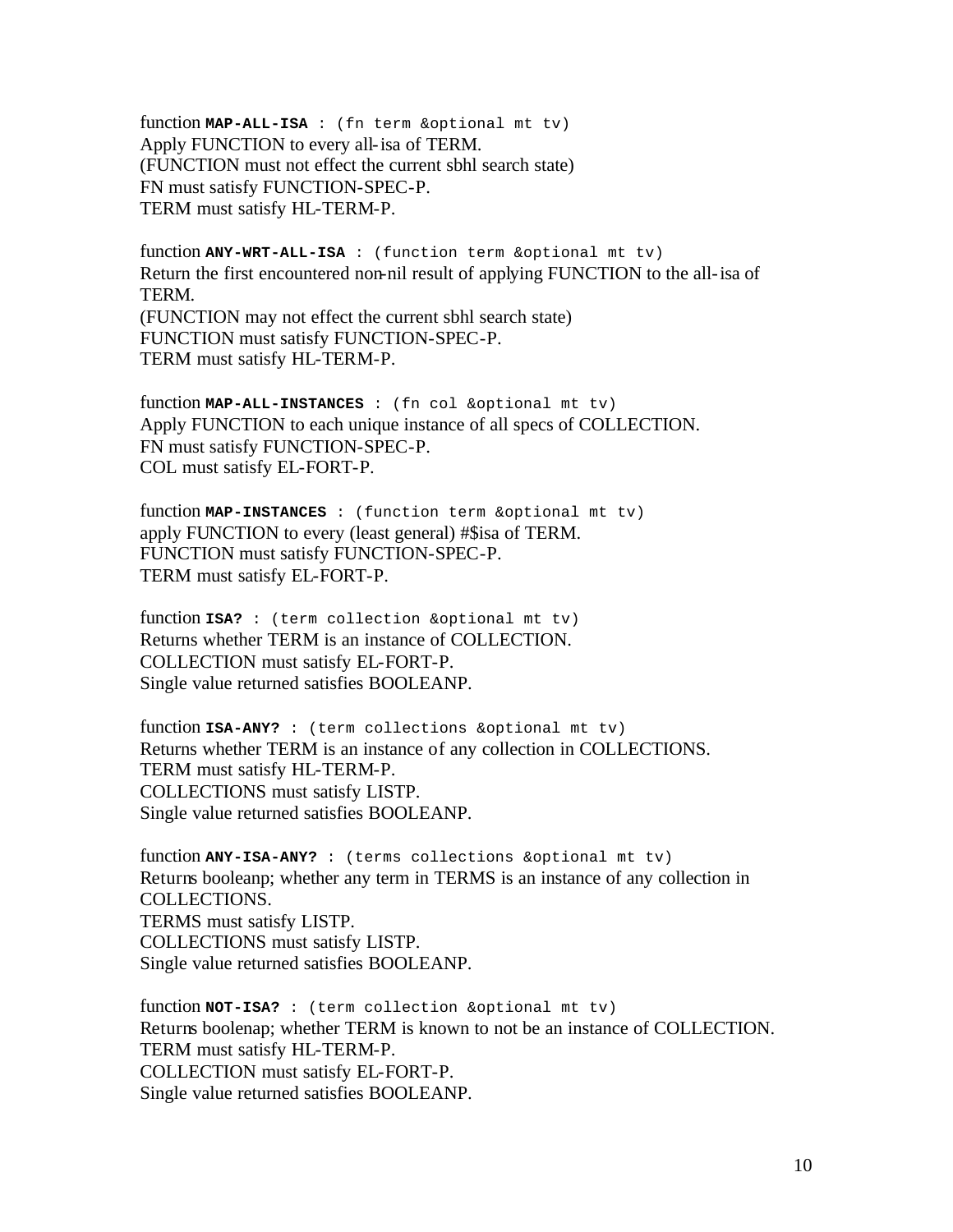function **INSTANCES?** : (collection &optional mt tv) Returns whether COLLECTION has any direct instances. COLLECTION must satisfy EL-FORT-P. Single value returned satisfies BOOLEANP.

function **INSTANCES** : (col &optional mt tv) Returns the asserted instances of COL. COL must satisfy EL-FORT-P. Single value returned is a list of elements satisfying FORT-P.

function **ISA-SIBLINGS** : (term &optional mt tv) Returns the direct isas of those collections of which TERM is a direct instance. TERM must satisfy HL-TERM-P. Single value returned is a list of elements satisfying FORT-P.

function **MAX-FLOOR-MTS-OF-ISA-PATHS** : (term collection &optional tv) Returns in what (most-genl) mts TERM is an instance of COLLECTION. TERM must satisfy HL-TERM-P. COLLECTION must satisfy EL-FORT-P.

function **WHY-ISA?** : (term collection &optional mt tv behavior) Returns justification of (isa TERM COLLECTION) TERM must satisfy HL-TERM-P. COLLECTION must satisfy EL-FORT-P. Single value returned satisfies LISTP.

function **WHY-NOT-ISA?** : (term collection &optional mt tv behavior) Returns justification of (not (isa TERM COLLECTION)). TERM must satisfy HL-TERM-P. COLLECTION must satisfy EL-FORT-P. Single value returned satisfies LISTP.

function **ALL-INSTANCES-AMONG** : (col terms &optional mt tv) Returns those elements of TERMS that include COL as an all-isa. COL must satisfy HL-TERM-P. TERMS must satisfy LISTP. Single value returned is a list of elements satisfying FORT-P.

function **ALL-ISA-AMONG** : (term collections &optional mt tv) Returns those elements of COLLECTIONS that include TERM as an all-instance. TERM must satisfy HL-TERM-P. COLLECTIONS must satisfy LISTP. Single value returned is a list of elements satisfying FORT-P.

function **ALL-ISAS-WRT** : (term isa &optional mt tv)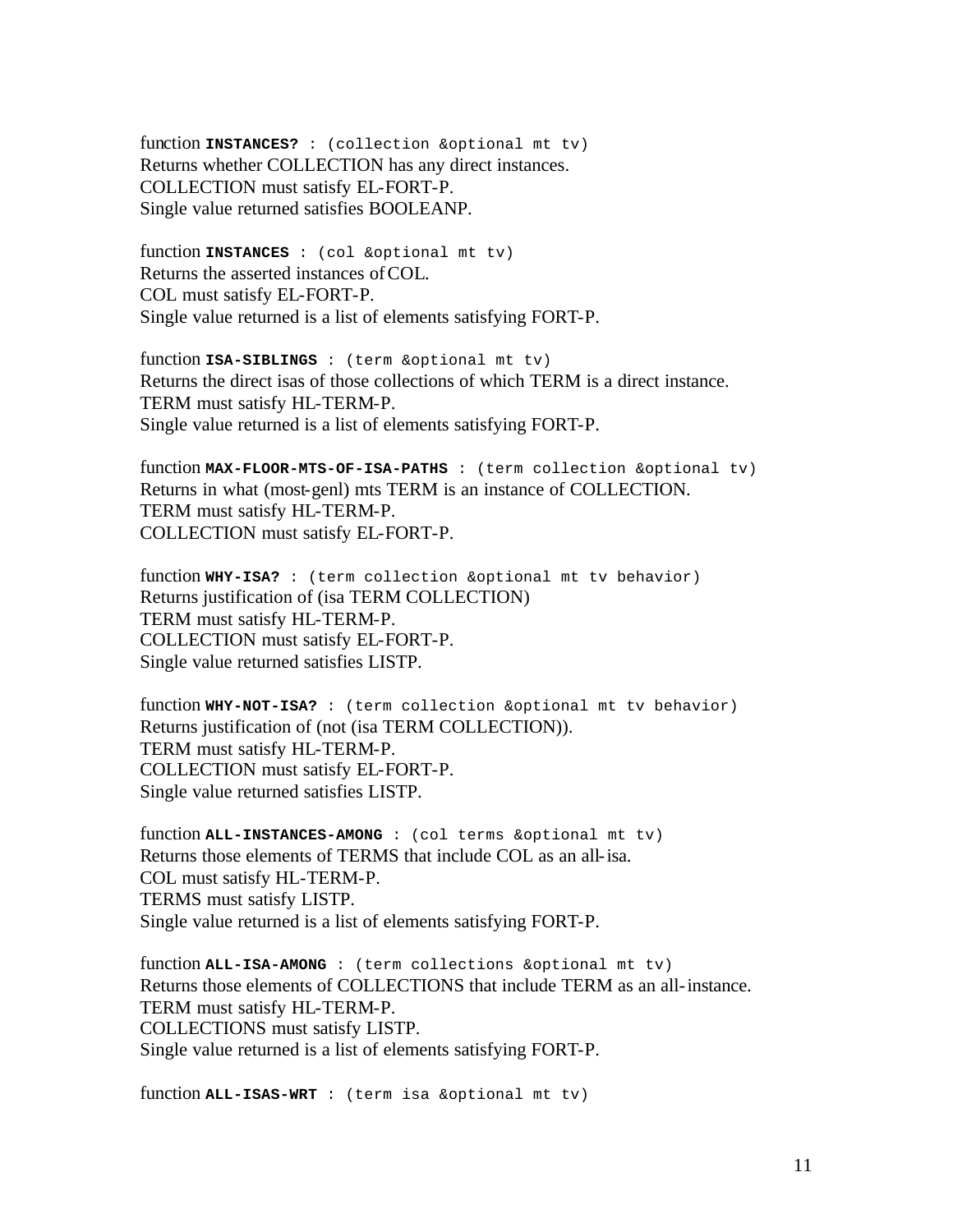Returns all isa of term TERM that are also instances of collection ISA (ascending transitive closure; inexpensive). TERM must satisfy EL-FORT-P. ISA must satisfy EL-FORT-P. Single value returned is a list of elements satisfying FORT-P.

function **INSTANCE-SIBLINGS** : (term &optional mt tv) Returns the direct instances of those collections having direct isa TERM. TERM must satisfy EL-FORT-P. Single value returned is a list of elements satisfying FORT-P.

## **1.7.2 genls support**

function **MIN-GENLS** : (col &optional mt tv) Returns the most-specific genls of collection COL. Single value returned is a list of elements satisfying FORT-P.

function **MAX-NOT-GENLS** : (col &optional mt tv) Returns the least-specific negated genls of collection COL. COL must satisfy EL-FORT-P. Single value returned is a list of elements satisfying FORT-P.

function **MAX-SPECS** : (col &optional mt tv) Returns the least-specific specs of collection COL. COL must satisfy EL-FORT-P. Single value returned is a list of elements satisfying FORT-P.

function **MIN-NOT-SPECS** : (col &optional mt tv) Returns the most-specific negated specs of collection COL. COL must satisfy EL-FORT-P. Single value returned is a list of elements satisfying FORT-P.

function **GENL-SIBLINGS** : (col &optional mt tv) Returns the direct genls of those direct spec collections of COL. COL must satisfy EL-FORT-P. Single value returned is a list of elements satisfying FORT-P.

function **SPEC-SIBLINGS** : (col &optional mt tv) Returns the direct specs of those direct genls collections of COL. COL must satisfy EL-FORT-P. Single value returned is a list of elements satisfying FORT-P.

function **ALL-GENLS** : (col &optional mt tv) Returns all genls of collection COL (ascending transitive closure; inexpensive). COL must satisfy EL-FORT-P. Single value returned is a list of elements satisfying FORT-P.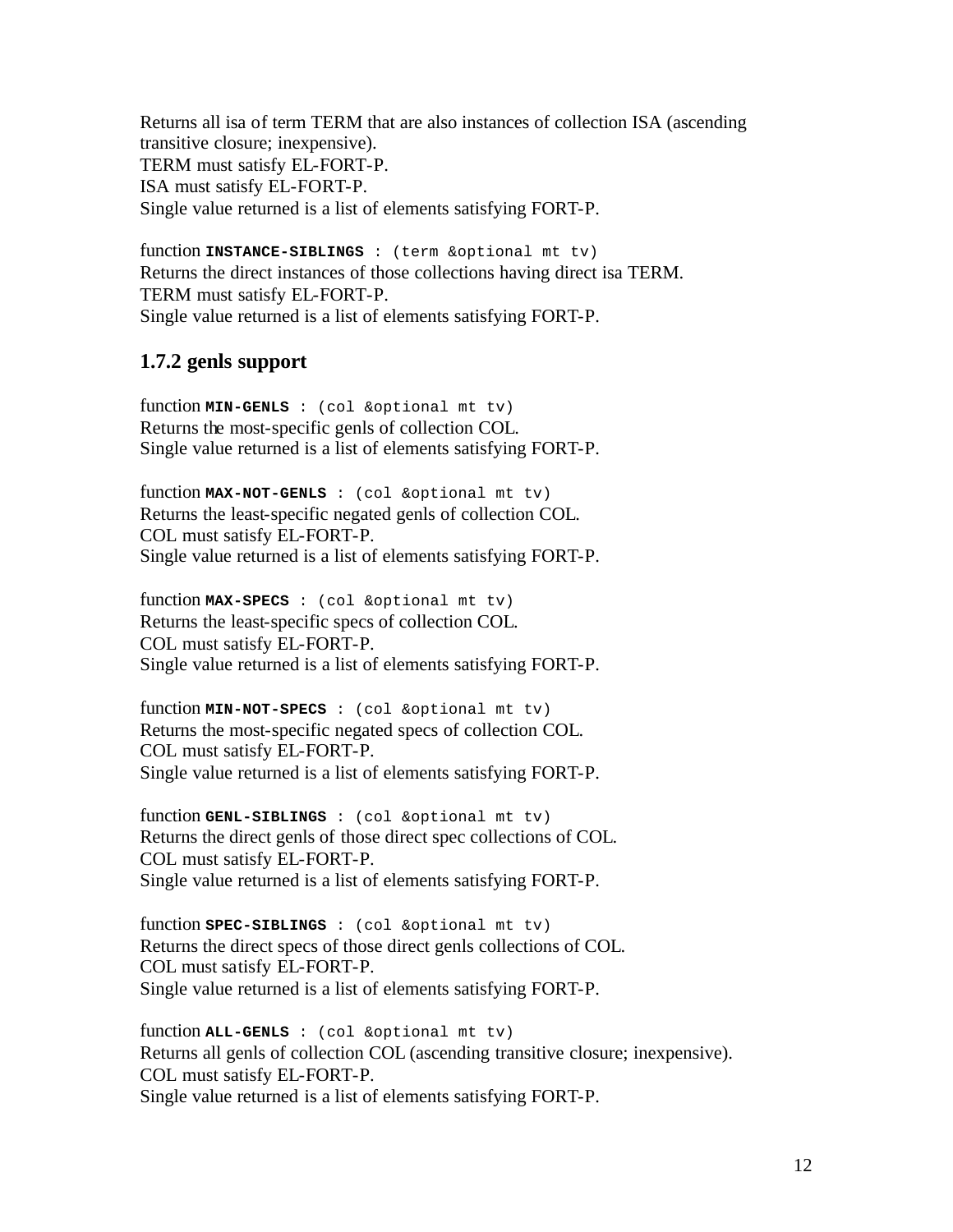## **1.7.4 Assertion support**

function **ASSERTION-MENTIONS-TERM** : (assertion term) Return T iff Assertion's formula or mt contains TERM. If assertion is a meta-assertion, recurse down sub-assertions. By convention, negated gafs do not necessarily mention the term #\$not. ASSERTION must satisfy ASSERTION-P. TERM must satisfy HL-TERM-P. Single value returned satisfies BOOLEANP.

## **1.7.5 Querying**

function **CYC-QUERY** : (sentence &optional mt properties)

Query for bindings for free variables which will satisfy SENTENCE within MT.

Properties: :backchain NIL or an integer or T

:number NIL or an integer

:time NIL or an integer

:depth NIL or an integer

:conditional-sentence boolean

If :backchain is NIL, no backchaining is performed. If :backchain is an integer, then at most that many backchaining steps using rules are performed. If :backchain is T, then inference is performed without limit on the number of backchaining steps when searching for bindings.

If :number is an integer, then at most that number of bindings are returned.

If :time is an integer, then at most that many seconds are consumed by the search for bindings.

If :depth is an integer, then the inference paths are limited to that number of total steps.

Returns NIL if the operation had an error. Otherwise returns a (possibly empty) binding set. In the case where the SENTENCE has no free variables, the form (NIL), the empty binding set is returned, indicating that the gaf is either directly asserted in the KB, or that it can be derived via rules in the KB. If it fails to be proven, NIL will be returned. The second return value indicates the reason why the query halted.

If SENTENCE is an implication, or an ist wrapped around an implication, and the :conditional-sentence property is non-nil, cyc-query will attempt to prove SENTENCE by reductio ad absurdum.

SENTENCE must satisfy POSSIBLY-SENTENCE-P.

MT must satisfy (NIL-OR HLMT-P).

PROPERTIES must satisfy QUERY-PROPERTIES-P.

Single value returned satisfies QUERY-RESULTS-P.

function **CYC-CONTINUE-QUERY** : (&optional query-id properties) Continues a query started by xref cyc-query. If QUERY-ID is :last, the most recent query is continued. QUERY-ID must satisfy QUERY-ID-P.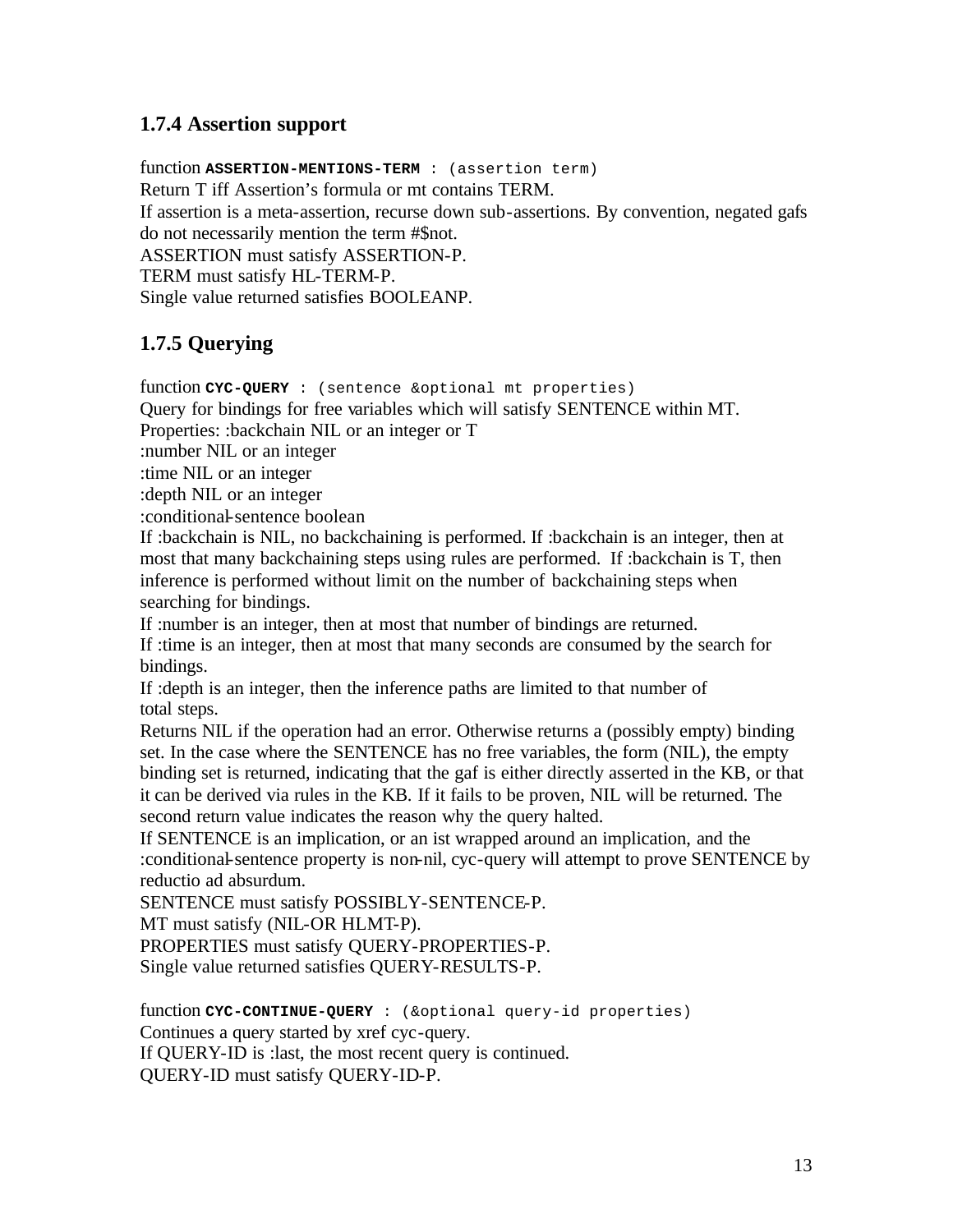PROPERTIES must satisfy QUERY-PROPERTIES-P. Single value returned satisfies QUERY-RESULTS-P.

## **1.7.6 Using the requests**

#### **1. find-constant request**

(find-constant "Fido")

#### **2. all-isa request**

(all-isa #\$Dog)

#### **3. all-genls request**

(all-genls #\$Dog #\$BiologyMt)

#### **4. cyc-query**

(cyc-query '(#\$genls #\$Dog ?Col) #\$BiologyMt)

## **1.7.7 An lisp program to connect to Cyc**

```
;; Author: Anuroopa Shenoy
;; Utilities
(defun send-line (stream line)
   "Send a line of text to the stream, terminating it with 
CR+LF."
   (princ line stream)
   (princ #\Return stream)
   (princ #\Newline stream)
   (force-output stream))
(defun read-response (stream)
  i; Read response and output it
   (format t "> Received response:~%")
   (loop
     (setq line (read-line socket nil nil))
     (unless line (return))
     (format t "~a~%" line)
     (return)))
;;; Client
```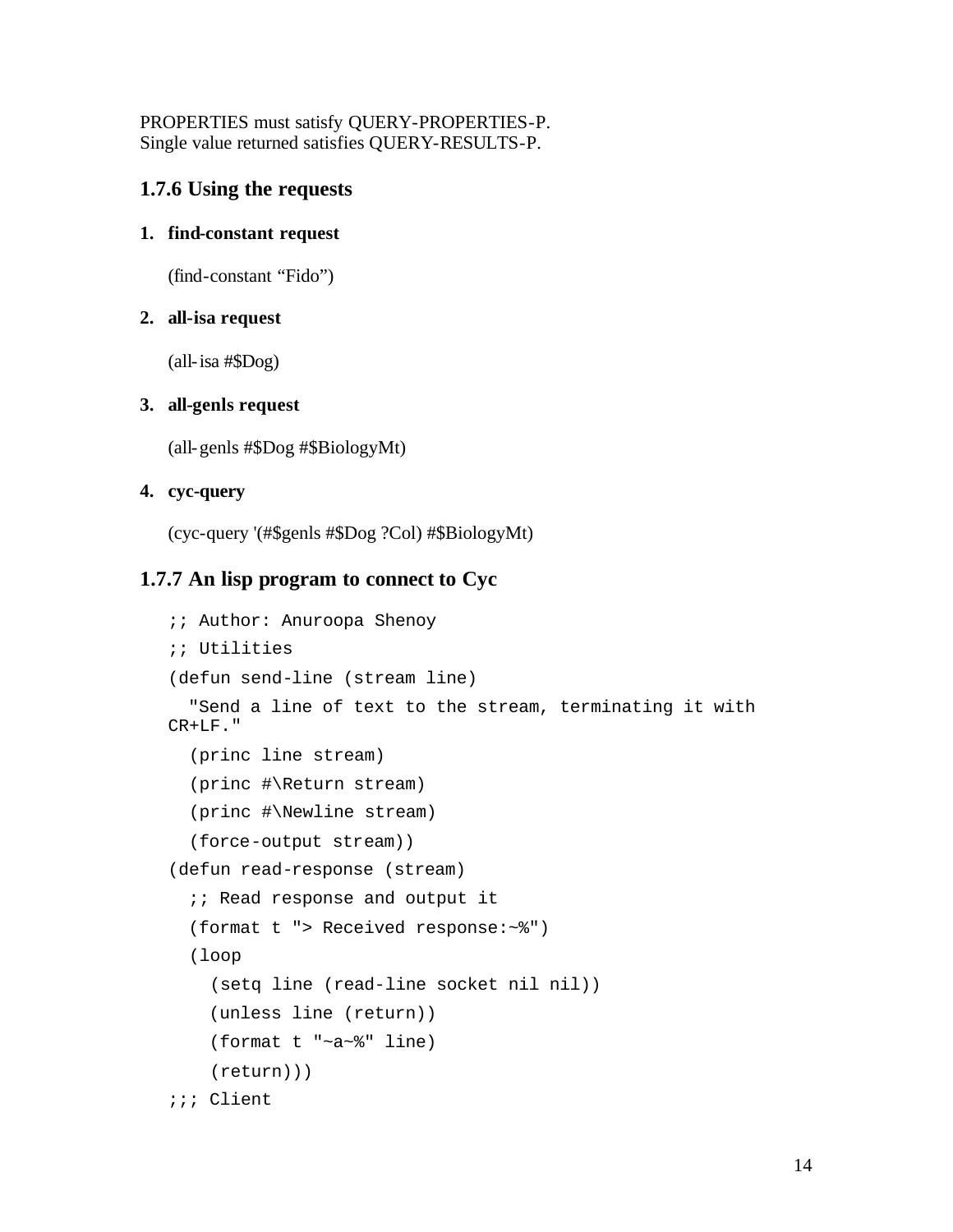```
(defun connectCyc ()
  ;;Send an api request to the Cyc server on localhost at
ASCII port 3601
   ;;Print the contents of the returned answer to standard 
output."
   ;; Open connection
(setq server "localhost")
    (setq port 3601)
    (setq socket (SOCKET:SOCKET-CONNECT port server))
    (unwind-protect
        (progn
     (format t "> Sending connect request to Cyc at ~a:~a...~%" 
server port)
     ;; Send request
    i (send-line socket "(fi-find \"Dog\")") -- using
deprecated api reques
     (send-line socket "(find-constant \"Dog\")")
     (read-response socket)
     ;;(send-line socket "(fi-ask '(#$isa #$Dog ?COL))") -- 
using deprecated api request
     (send-line socket "(all-isa #$Dog)")
     (read-response socket)
     ;;(send-line socket "(fi-ask '(#$genls #$Dog ?COL))") -- 
using deprecated api request
     (send-line socket "(all-genls #$Dog #$BiologyMt)")
     (read-response socket)
     (send-line socket "(api-quit)")
  ))
     \forall i Close socket before exiting.
     (close socket))
```
#### **2. Binary API**

The binary protocol, named CFASL for which the reference client implementation has been given by CfaslInputStream and CfaslOutputStream java classes.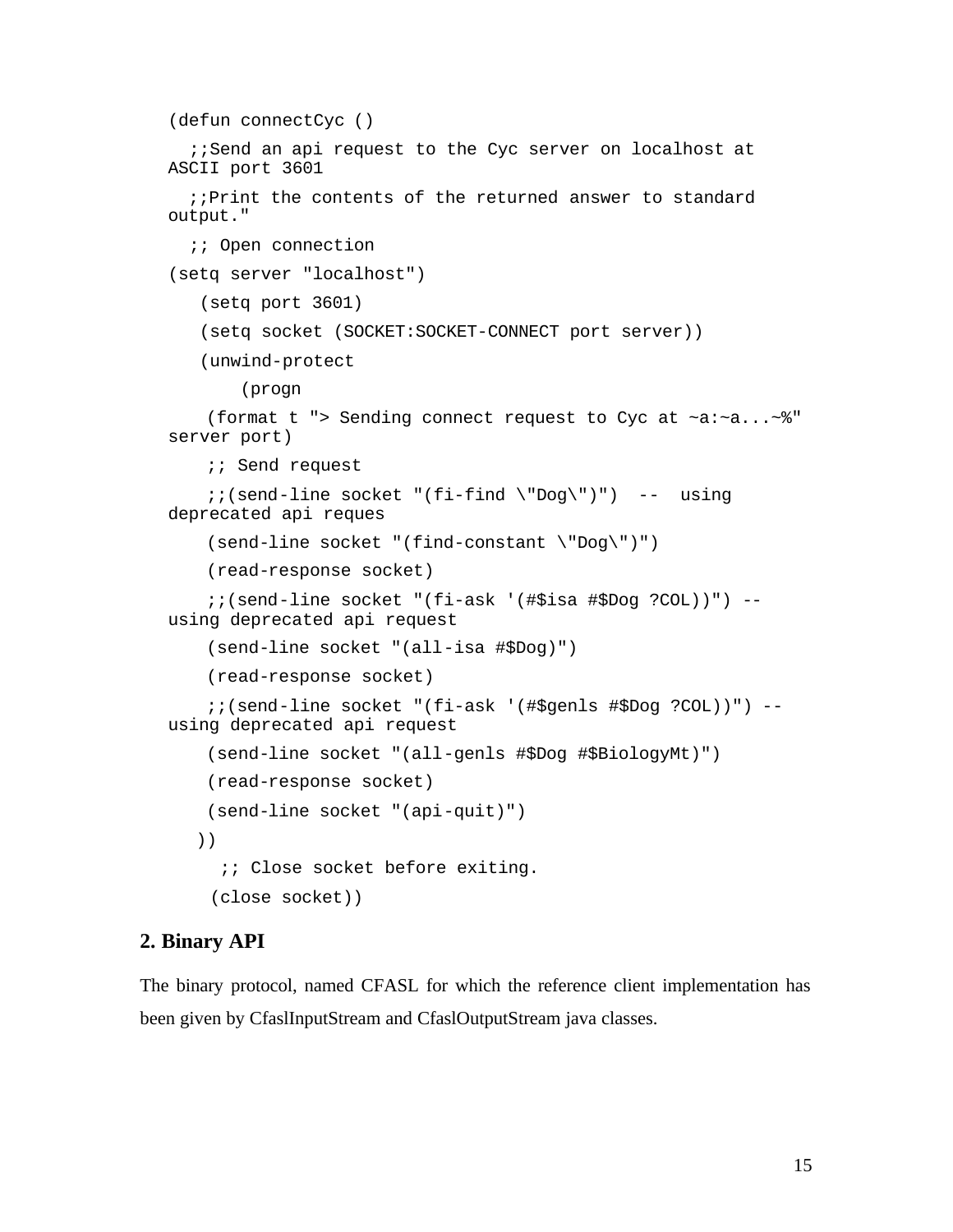Refer to http://www.cyc.com/doc/opencyc\_api/java\_api/ [4] for more information.

## **2. 1 Useful Java API methods**

## **2.1.1 Constants**

## **getKnownConstantByName**

public CycConstant **getKnownConstantByName** (java.lang.String constantName) throws java.io.IOException, java.net.UnknownHostException, CycApiException Gets a known CycConstant by using its constant name. **Parameters:** constantName - the name of the constant to be instantiated **Returns:** the complete CycConstant if found, otherwise throw an exception

## **getConstantByName**

public CycConstant **getConstantByName** (java.lang.String constantName) throws java.io.IOException, java.net.UnknownHostException, CycApiException Gets a CycConstant by using its constant name. **Parameters:** constantName - the name of the constant to be instantiated **Returns:** the complete CycConstant if found, otherwise return null

## **2.1.2 isa support**

## **getIsas**

public CycList **getIsas**(CycFort cycFort)

throws java.io.IOException, java.net.UnknownHostException, CycApiException Gets a list of the isas for a CycFort.

## **getMinIsas**

public CycList **getMinIsas**(CycFort cycFort)

 throws java.io.IOException, java.net.UnknownHostException, CycApiException Gets a list of the most specific collections (having no subsets) which contain a CycFort term.

## **getAllIsa**

public CycList **getAllIsa**(CycFort cycFort)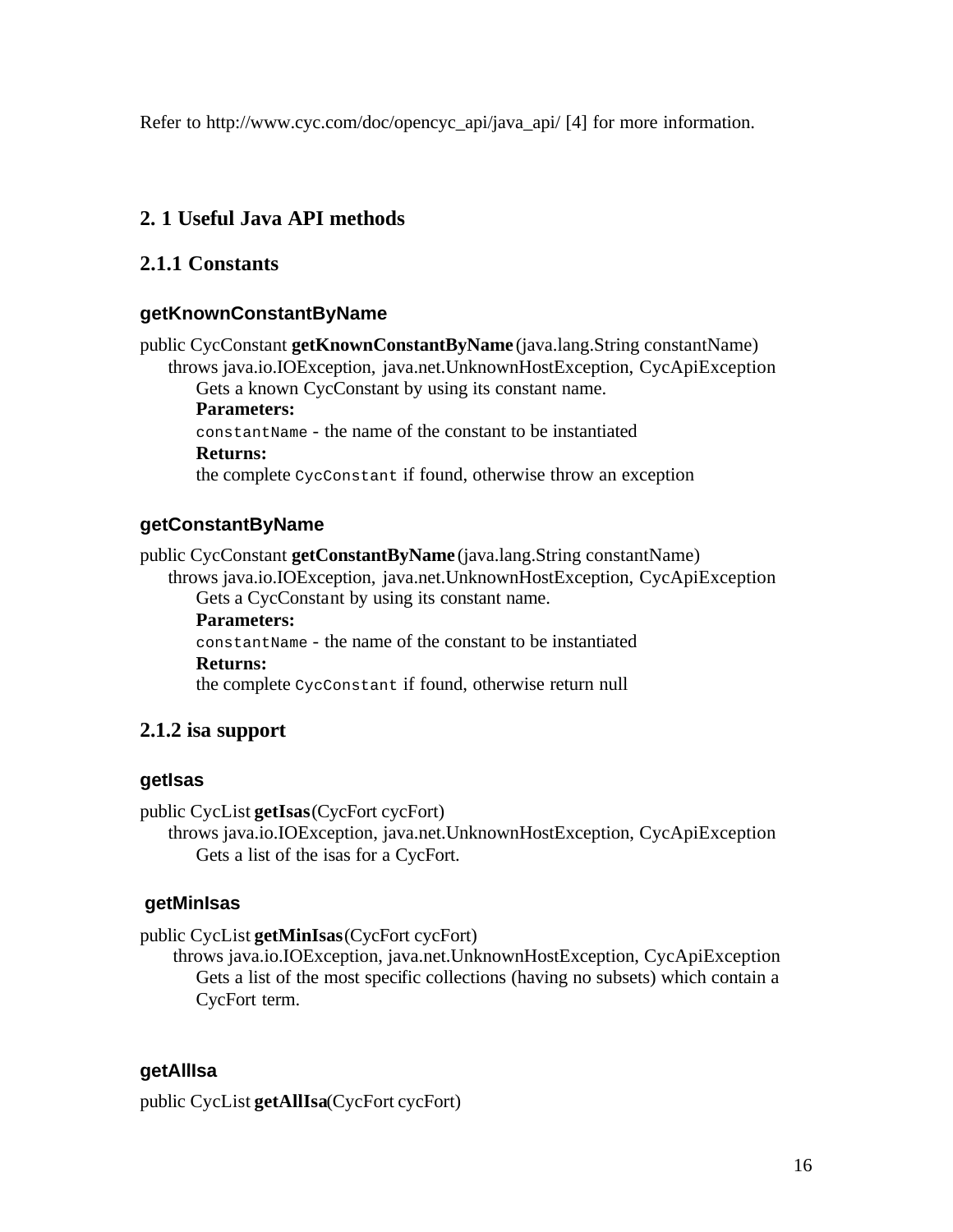throws java.io.IOException, java.net.UnknownHostException, CycApiException Gets a list of the collections of which the CycFort is directly and indirectly an instance.

## **2.1.3 genls support**

## **getGenls**

```
public CycList getGenls(CycFort cycFort)
```
throws java.io.IOException, java.net.UnknownHostException, CycApiException Gets a list of the directly asserted true genls for a CycFort collection.

## **getMinGenls**

public CycList **getMinGenls**(CycFort cycFort)

throws java.io.IOException, java.net.UnknownHostException, CycApiException Gets a list of the minimum (most specific) genls for a CycFort collection

## **getAllGenls**

public CycList **getAllGenls**(CycFort cycFort)

throws java.io.IOException, java.net.UnknownHostException, CycApiException Gets a list of all of the direct and indirect genls for a CycFort collection.

## **2.1.4 Assertions**

## **askWithVariable**

public CycList **askWithVariable**(CycList query, CycVariable variable, CycFort mt) throws java.io.IOException, java.net.UnknownHostException, CycApiException

Returns a list of bindings for a query with a single unbound variable. **Parameters:** query - the query to be asked in the knowledge base variable - the single unbound variable in the query for which bindings are sought mt - the microtheory in which the query is asked **Returns:** a list of bindings for the query

## **askWithVariables**

public CycList **askWithVariables**(CycList query, java.util.ArrayList variables, CycFort mt)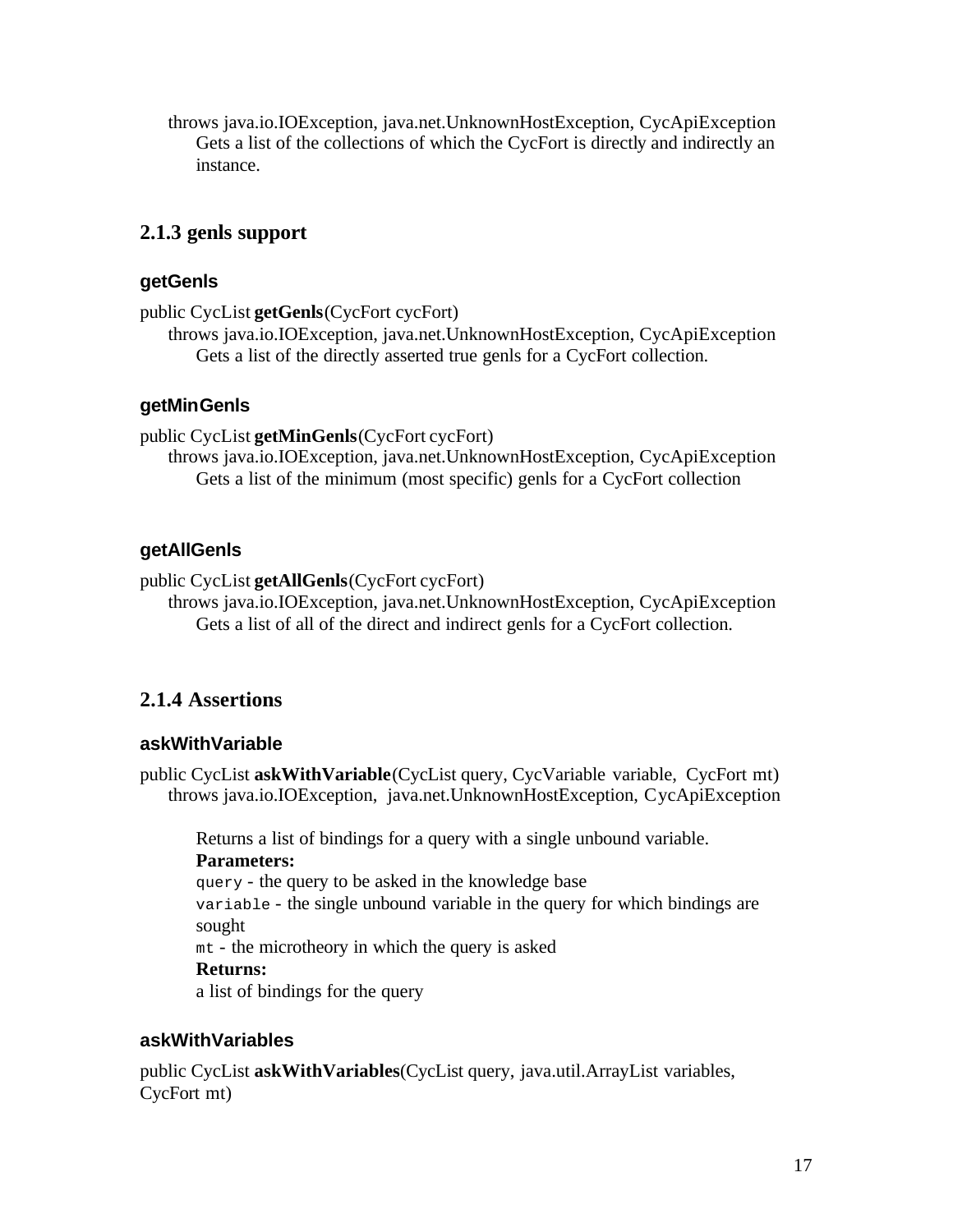throws java.io.IOException, java.net.UnknownHostException, CycApiException

Returns a list of bindings for a query with unbound variables. **Parameters:** query - the query to be asked in the knowledge base variables - the list of unbound variables in the query for which bindings are sought mt - the microtheory in which the query is asked **Returns:** a list of bindings for the query

## **2.2 Using Java API methods**

**Make new access object for connection to Cyc Server**  $CycAccess$  cycAccess = new  $CycAccess$ ();

**Searching for a constant Fido** CycFort fido = cycAccess.getKnownConstantByName("Fido");

**Getting all the collections for which BillClinton is an instance of.** CycList isas = cycAccess.getIsas(cycAccess.getKnownConstantByName("BillClinton"));

**Getting all the collections for which Dog is a subcollection (subclass) of.** CycList genls = cycAccess.getGenls(cycAccess.getKnownConstantByName("Dog"));

## **2.2 A Java Program to connect to Cyc**

A working demo is available as a java class ApiDemo.java in the src/org/opencyc/api directory in the home directory where Cyc is installed. However, to run this, there is a complied version in lib directory of home directory of Cyc. It relies on jakarta-oro-2.0.6 to make the demo work (which I have installed on the Plato machine).

## **Conversion from Cyc to SNePS:**

The information in a microtheory in Cyc KB can be put in a context in SNePS. The #\$isa predicate can be converted to a member – class frame in SNePS. The #\$genls can be represented as a subclass – superclass frame in SNePS. In this case the transitivity of the #\$genls has to be specified in SNePS by paths so that path-based inference denotes the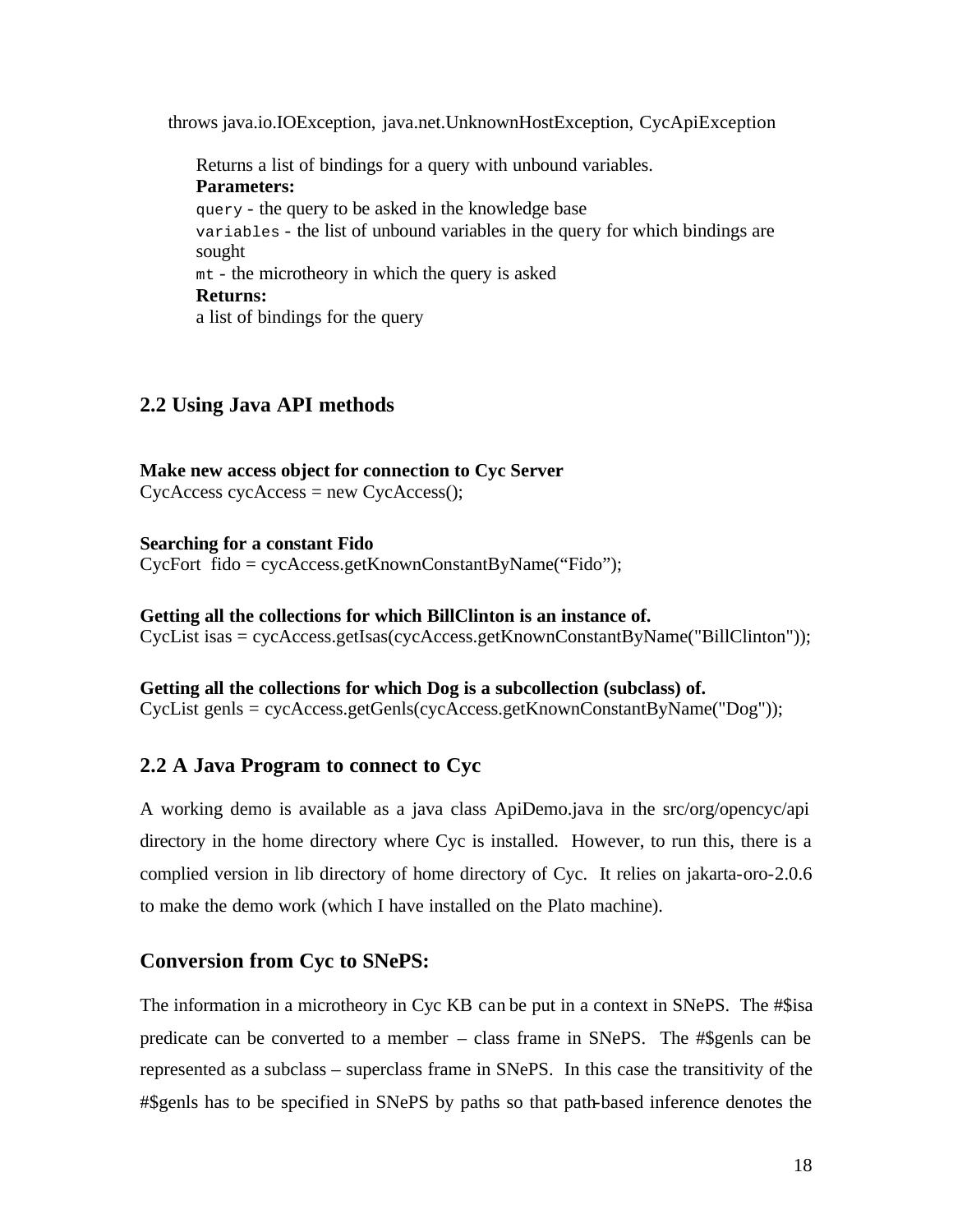transitivity. The hierarchy among the microtheories in Cyc can be represented in SNePS as the context hierarchy.

A listing of all the case-frames currently handled by CVA and the predicate(s) in Cyc that can be used to get the information needed for the case-frame out of Cyc is:

| Case-frame Agent - Act           |                                                     |                                                                                                                                                                                                                                                                 |
|----------------------------------|-----------------------------------------------------|-----------------------------------------------------------------------------------------------------------------------------------------------------------------------------------------------------------------------------------------------------------------|
| <b>Predicate</b>                 | <b>Use</b>                                          | <b>Explanation</b>                                                                                                                                                                                                                                              |
| Actors                           | (#\$actors EVENT<br>ACTOR)                          | ACTOR is somehow saliently (directly or<br>indirectly) involved in EVENT during EVENT                                                                                                                                                                           |
| preActors                        | (#\$preActors EVENT<br>OBJECT)                      | OBJECT is a participant (see #\$actors) in EVENT<br>and that OBJECT exists before EVENT begins                                                                                                                                                                  |
| postActors                       | (#\$postActors EVENT<br>OBJECT)                     | OBJECT is a participant in EVENT (so that<br>(#\$actors EVENT OBJECT) also holds), and that<br><b>OBJECT</b> exists after EVENT ends                                                                                                                            |
| deliberateAct<br><b>ors</b>      | (#\$deliberateActors ACT<br>ACTOR)                  | #\$Agent ACTOR is conscious, volitional, and<br>purposeful in the #\$Event ACT                                                                                                                                                                                  |
| nonDeliberat<br>eActors          | (#\$nonDeliberateActors<br><b>ACT ACTOR</b> )       | ACTOR plays some role in the #\$Event ACT, but<br>is not acting deliberately                                                                                                                                                                                    |
| doneBy                           | (#\$doneBy EVENT<br>DOER)                           | DOER is the doer in the event EVENT: some<br>activity on the part of DOER causes or carries out<br><b>EVENT</b>                                                                                                                                                 |
| performedBy                      | (#\$performedBy ACT<br>DOER)                        | DOER deliberately does ACT                                                                                                                                                                                                                                      |
| performedBy<br>Part              | (#\$performedByPart ACT<br>ORG)                     | ORG is considered to be the performer of the<br>#\$Action ACT, though in fact only some<br>subordinate part of ORG (i.e., a member or a sub-<br>organization), rather than all of the organization,<br>is directly involved in ACT                              |
| bodilyDoer                       | (#\$bodilyDoer EVENT<br>DOER)                       | DOER does EVENT (i.e., DOER is not merely<br>subjected to EVENT by external forces), but<br>DOER does EVENT non-deliberately                                                                                                                                    |
| actorPartsInv<br>olved           | (#\$actorPartsInvolved ACT<br>PART)                 | PART is one of the parts (see the predicate<br>#\$anatomicalParts) of an organism that is playing<br>an active role (see the predicate #\$doneBy and its<br>specializations) in the event ACT, and, moreover,<br>that PART is somehow involved in the event ACT |
| levelOfMenta<br><b>IExertion</b> | (#\$levelOfMentalExertion<br><b>AGNT ACT LEVEL)</b> | AGNT performs ACT, exerting a level of mental<br>effort described by LEVEL                                                                                                                                                                                      |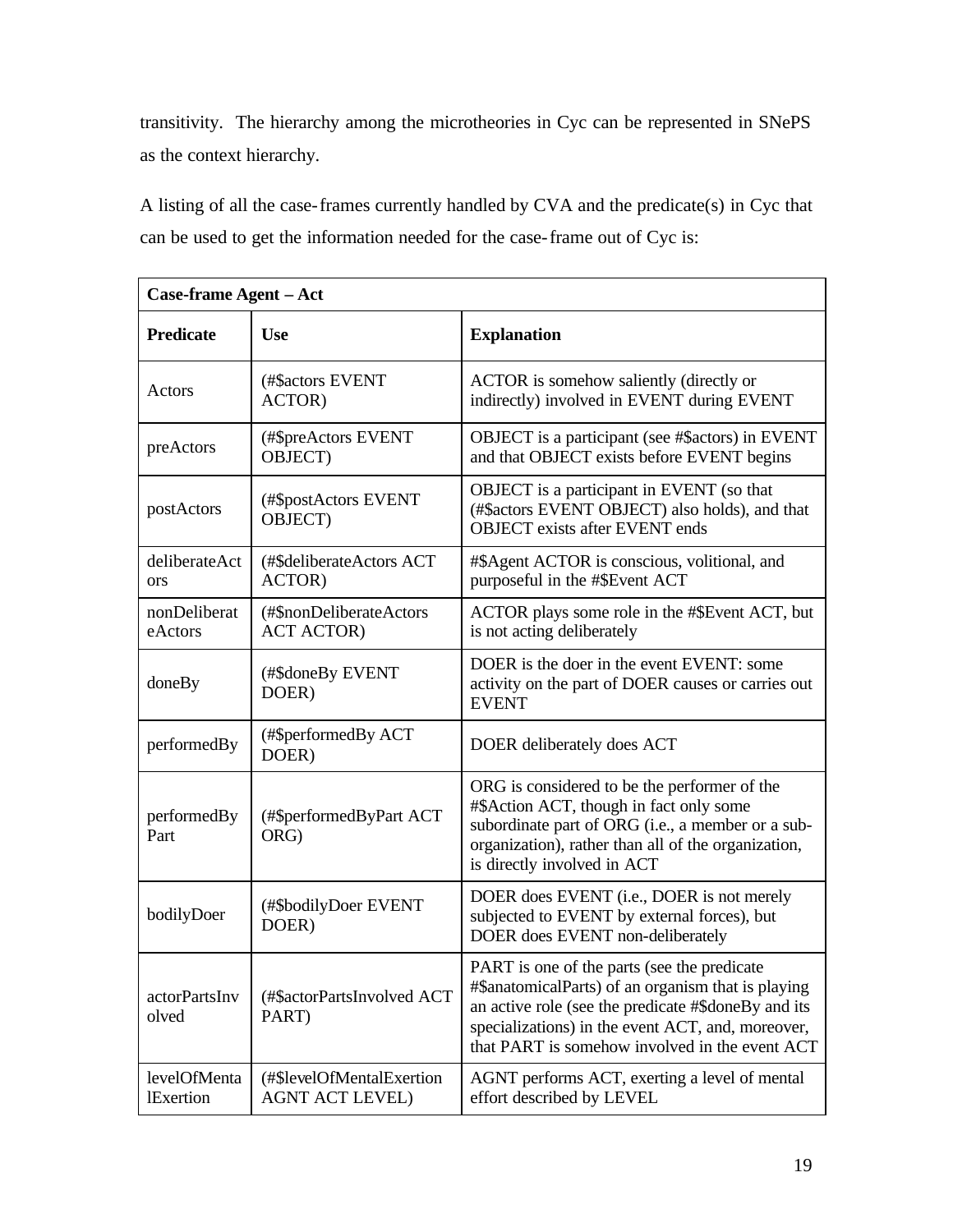|                               | levelOfPhysi   (#\$levelOfPhysicalExertion   AGNT does ACT with a level of physical exertion |
|-------------------------------|----------------------------------------------------------------------------------------------|
| calExertion   AGNT ACT LEVEL) | l LEVEL                                                                                      |

| Special case of case-frame Agent – Act |                                       |                                                                                                               |
|----------------------------------------|---------------------------------------|---------------------------------------------------------------------------------------------------------------|
| <b>Predicate</b>                       | <b>Use</b>                            | <b>Explanation</b>                                                                                            |
| directingAge<br>nt                     | (#\$directingAgent EVENT<br>DIRECTOR) | DIRECTOR deliberately controls or directs<br>EVENT. AGENT might or might not perform<br><b>EVENT</b> directly |

| Predicates related to the case-frame Agent - Act |                                                                                                                                        |                                                                                                                                                                                                                                                                          |
|--------------------------------------------------|----------------------------------------------------------------------------------------------------------------------------------------|--------------------------------------------------------------------------------------------------------------------------------------------------------------------------------------------------------------------------------------------------------------------------|
| <b>Predicate</b>                                 | <b>Use</b>                                                                                                                             | <b>Explanation</b>                                                                                                                                                                                                                                                       |
| skillLevel                                       | (#\$skillLevel OBJ ACT-<br>TYPE ROLE PERF-ATT<br>LEVEL)                                                                                | OBJ has the ability to play the role ROLE in<br>instances of the type of #\$Event ACT-TYPE, with<br>LEVEL degree of PERF-ATT                                                                                                                                             |
| skillRequired                                    | (#\$skillRequired ACT-<br><b>TYPE OTHER-TYPE</b><br>PERF-ATT LEVEL)                                                                    | one is to successfully perform an instance of some<br>kind of action (ACT-TYPE), then one must be<br>capable of performing instances of another kind of<br>action (OTHER-TYPE) with the performance<br>attribute PERF-ATT at a level of at least LEVEL                   |
| performance<br>Level                             | (#\$performanceLevel OBJ<br><b>EVT ROLE PERF-ATT</b><br>LEVEL)                                                                         | individual OBJ plays the role ROLE in the action<br>EVT, and does so with the performance attribute<br>PERF-ATT to the degree LEVEL                                                                                                                                      |
| significantSu<br>bEvents                         | (#\$significantSubEvents)<br><b>RESULT-TYPE</b><br><b>COMPONENT-TYPE</b><br><b>RESULT-ATTRIB</b><br><b>COMPONENT-ATTRIB</b><br>SIGNIF) | doing an action of type COMPONENT-TYPE<br>with a #\$HighToVeryHigh level of the<br>#\$ScriptPerformanceAttribute COMPONENT-<br>ATTRIB contributes to performing an action of<br>RESULT-TYPE with a #\$HighToVeryHigh level<br>of the performance attribute RESULT-ATTRIB |

| Case-frame Act - Object |                                                 |                                                                                                                                                |
|-------------------------|-------------------------------------------------|------------------------------------------------------------------------------------------------------------------------------------------------|
| <b>Predicate</b>        | <b>Use</b>                                      | <b>Explanation</b>                                                                                                                             |
| objectActedO<br>n       | (#\$objectActedOn EVENT<br>OBJECT)              | OBJECT is altered or affected in EVENT, and the<br>change that OBJECT undergoes is central or focal<br>to understanding EVENT                  |
| objectOfState<br>Change | (#\$objectOfStateChange<br><b>EVENT OBJECT)</b> | #\$PartiallyTangible OBJECT undergoes some<br>kind of intrinsic change of state (such as a change<br>in one of its physical properties) in the |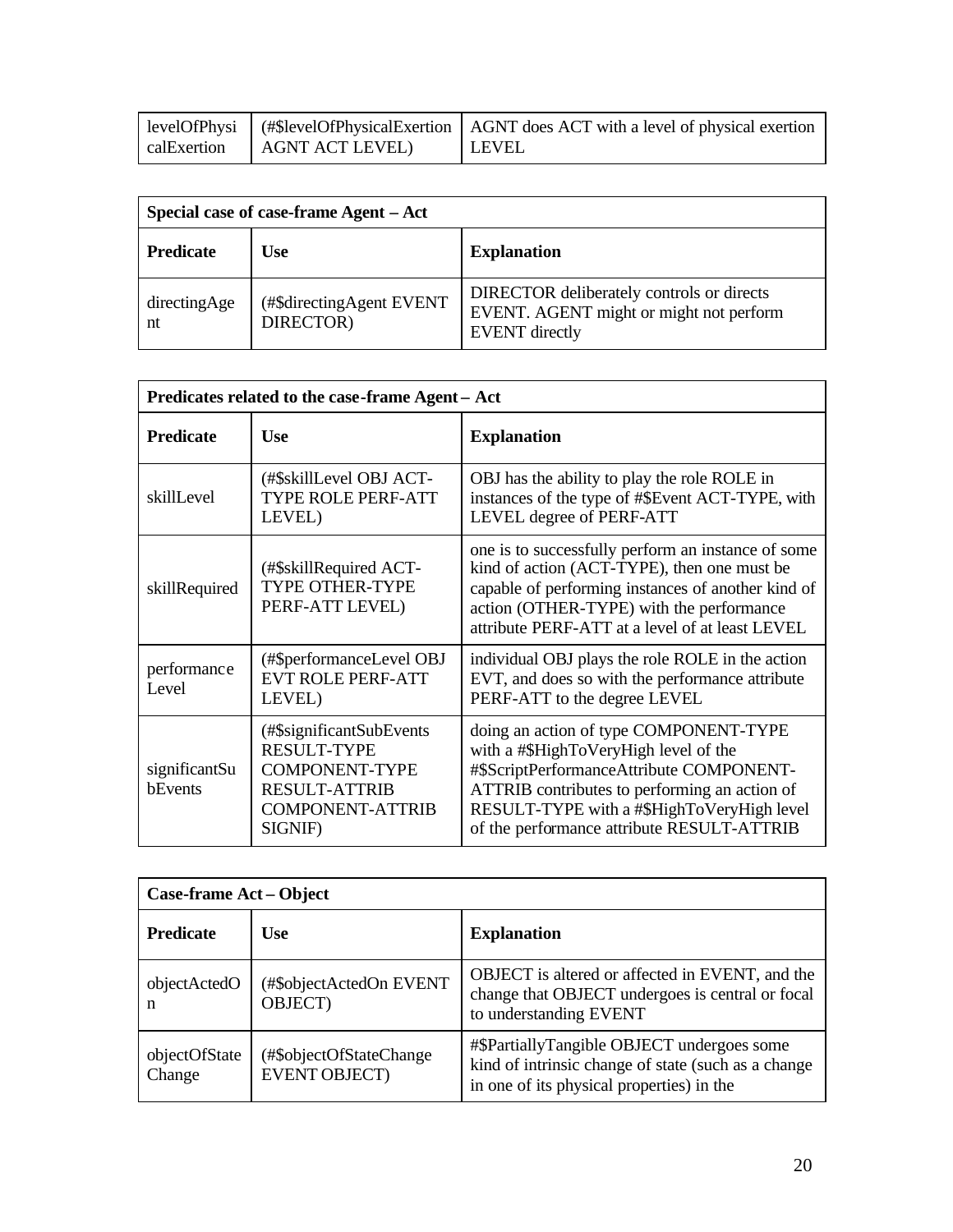|                      |                                           | #\$IntrinsicStateChangeEvent EVENT                                                                        |
|----------------------|-------------------------------------------|-----------------------------------------------------------------------------------------------------------|
| bodilyActed<br>On    | (#\$bodilyActedOn EVENT)<br>ORG)          | ORG is a living organism (i.e., an #\$Organism-<br>Whole) that is being affected in EVENT                 |
| deviceUsed           | (#\$deviceUsed EVENT<br><b>OBJECT</b> )   | #\$PhysicalDevice OBJECT plays an instrumental<br>role in the #\$Event EVENT                              |
| objectControl<br>led | (#\$objectControlled<br><b>EVENT OBJ)</b> | object OBJ is being controlled in the #\$Event<br><b>EVENT</b>                                            |
| stuffUsed            | (#\$stuffUsed EVENT<br>STUFF)             | STUFF is a portion of an instance of<br>#\$ExistingStuffType which plays an instrumental<br>role in EVENT |

| <b>Case-frame Object - Possesser</b> |                                |                                               |
|--------------------------------------|--------------------------------|-----------------------------------------------|
| <b>Predicate</b>                     | <b>Use</b>                     | <b>Explanation</b>                            |
| possesses                            | (#\$possesses AGENT<br>OBJECT) | OBJECT is in the physical possession of AGENT |
| owns                                 | (#\$owns AGENT<br>OBJECT)      | AGENT has full ownership of OBJECT            |

| <b>Case-frame Object - Property</b> |                                           |                                                                                                                                    |
|-------------------------------------|-------------------------------------------|------------------------------------------------------------------------------------------------------------------------------------|
| <b>Predicate</b>                    | <b>Use</b>                                | <b>Explanation</b>                                                                                                                 |
| hasAttributes                       | (#\$hasAttributes THING<br>ATT)           | <b>ATT</b> characterizes THING                                                                                                     |
| genlAttributes                      | (#\$genlAttributes SPEC-<br>ATT GENL-ATT) | SPEC-ATT generalizes to GENL-ATT in the<br>sense that anything that possesses the former<br>attribute possesses the latter as well |
| negationAttrib<br>ute               | (#\$negationAttribute<br>ATT1 ATT2)       | nothing has, or could have, both ATT1 and ATT2<br>as attributes at the same time                                                   |
| oppositeAttrib<br>utes              | (#\$oppositeAttributes)<br>ATTR1 ATTR2)   | ATTR1 is the directly opposite #\$AttributeValue<br>of ATTR2 (and vice versa).                                                     |

| Case-frame Member-Class |                    |                                            |
|-------------------------|--------------------|--------------------------------------------|
| <b>Predicate</b>        | Use                | <b>Explanation</b>                         |
| 1S <sub>a</sub>         | (#\$isa THING COL) | THING is an instance of the collection COL |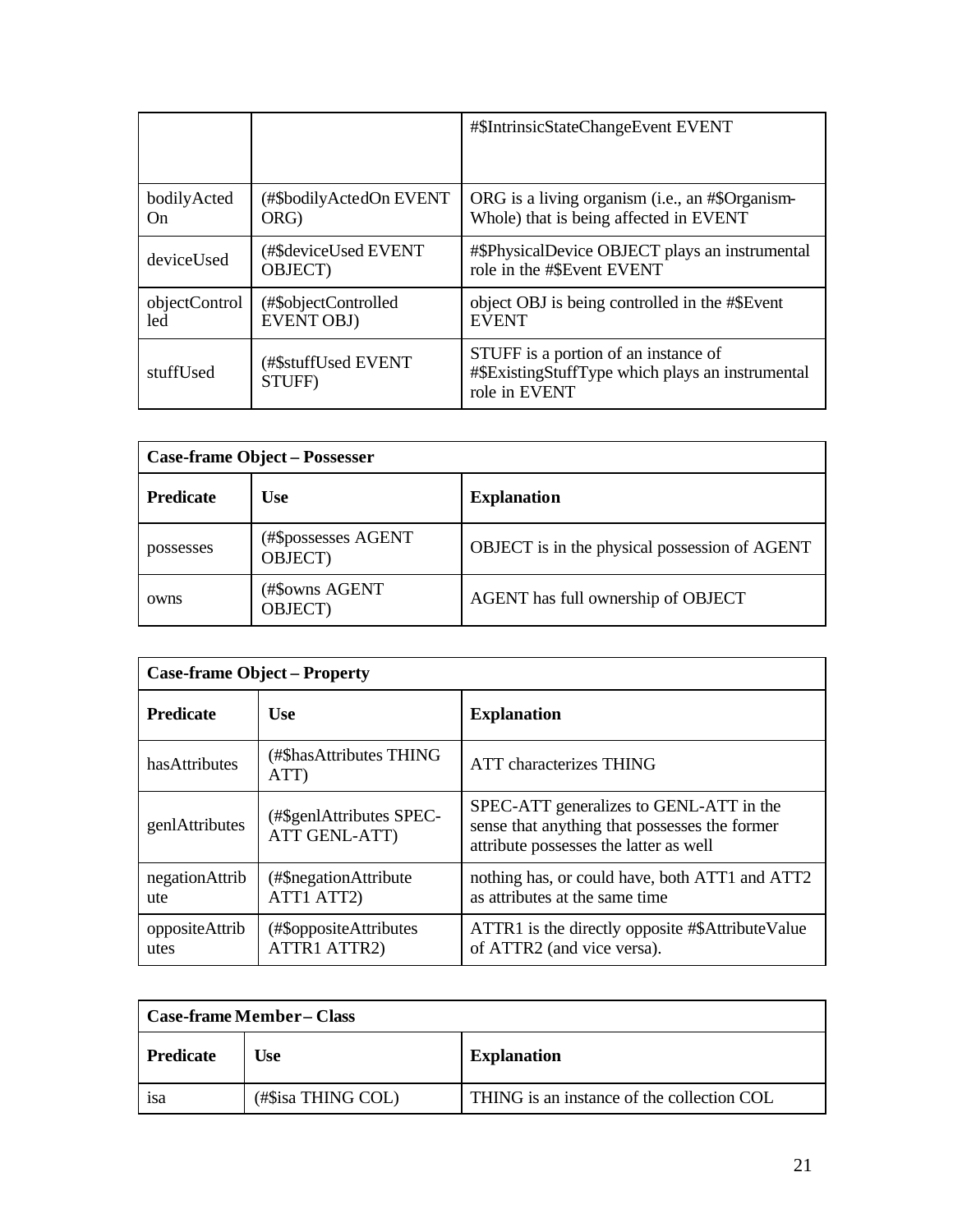| memberOfS | (#\$memberOfSpecies ORG              | organism ORG is a member of the |
|-----------|--------------------------------------|---------------------------------|
| pecies    | SPECIES)                             | #\$BiologicalSpecies SPECIES    |
| hasGender | (#\$hasGender ORGANISM<br><b>SEX</b> | sex of ORGANISM is SEX          |

| <b>Case-frame Superclass - Subclass</b> |                               |                                         |
|-----------------------------------------|-------------------------------|-----------------------------------------|
| <b>Predicate</b>                        | Use                           | <b>Explanation</b>                      |
| genls                                   | (#\$genls SUBCOL<br>SUPERCOL) | SUPERCOL is a supercollection of SUBCOL |

| Predicates related to case-frame Antonym – Antonym |                                |                                                                                                                             |
|----------------------------------------------------|--------------------------------|-----------------------------------------------------------------------------------------------------------------------------|
| <b>Predicate</b>                                   | <b>Use</b>                     | <b>Explanation</b>                                                                                                          |
| different                                          | (#\$different<br>THING1THINGn) | for any THING and THING (where $0 \le i \le n$ ,<br>$0 \leq j \leq n$ , and $i = j$ ), THING is not identical<br>with THING |

| <b>Case-frame Object Location</b> |                                                 |                                                                                                                                              |  |
|-----------------------------------|-------------------------------------------------|----------------------------------------------------------------------------------------------------------------------------------------------|--|
| <b>Predicate</b>                  | Use                                             | <b>Explanation</b>                                                                                                                           |  |
| objectFound<br><b>InLocation</b>  | (#\$objectFoundInLocation)<br>OBJ LOC)          | OBJ has the location LOC                                                                                                                     |  |
| inRegion                          | (#\$inRegion OBJ1 OBJ2)                         | OBJ1 is located at or in OBJ2. OBJ1 might or<br>might not be a part (see #\$parts) of OBJ2                                                   |  |
| geographica<br><b>ISubRegions</b> | (#\$geographicalSubRegions<br><b>SUPER SUB)</b> | SUPER and SUB are both elements of<br>#\$GeographicalRegion, and the area SUB lies<br>wholly within the region SUPER (see<br>#\$inRegion).   |  |
| onPath                            | (#\$onPath THING PATH)                          | THING is located along (on or adjacent to) the<br>#\$Path-Generic PATH. THING could be a<br>moving object, or it could be a stationary point |  |

| Predicates related to case-frame Object – Location |                                         |                                                                          |  |
|----------------------------------------------------|-----------------------------------------|--------------------------------------------------------------------------|--|
| <b>Predicate</b>                                   | <b>Use</b>                              | <b>Explanation</b>                                                       |  |
| perpendicul<br>arObjects                           | (#\$perpendicularObjects)<br>OBJ1 OBJ2) | the longest axis of OBJ1 is perpendicular to the<br>longest axis of OBJ2 |  |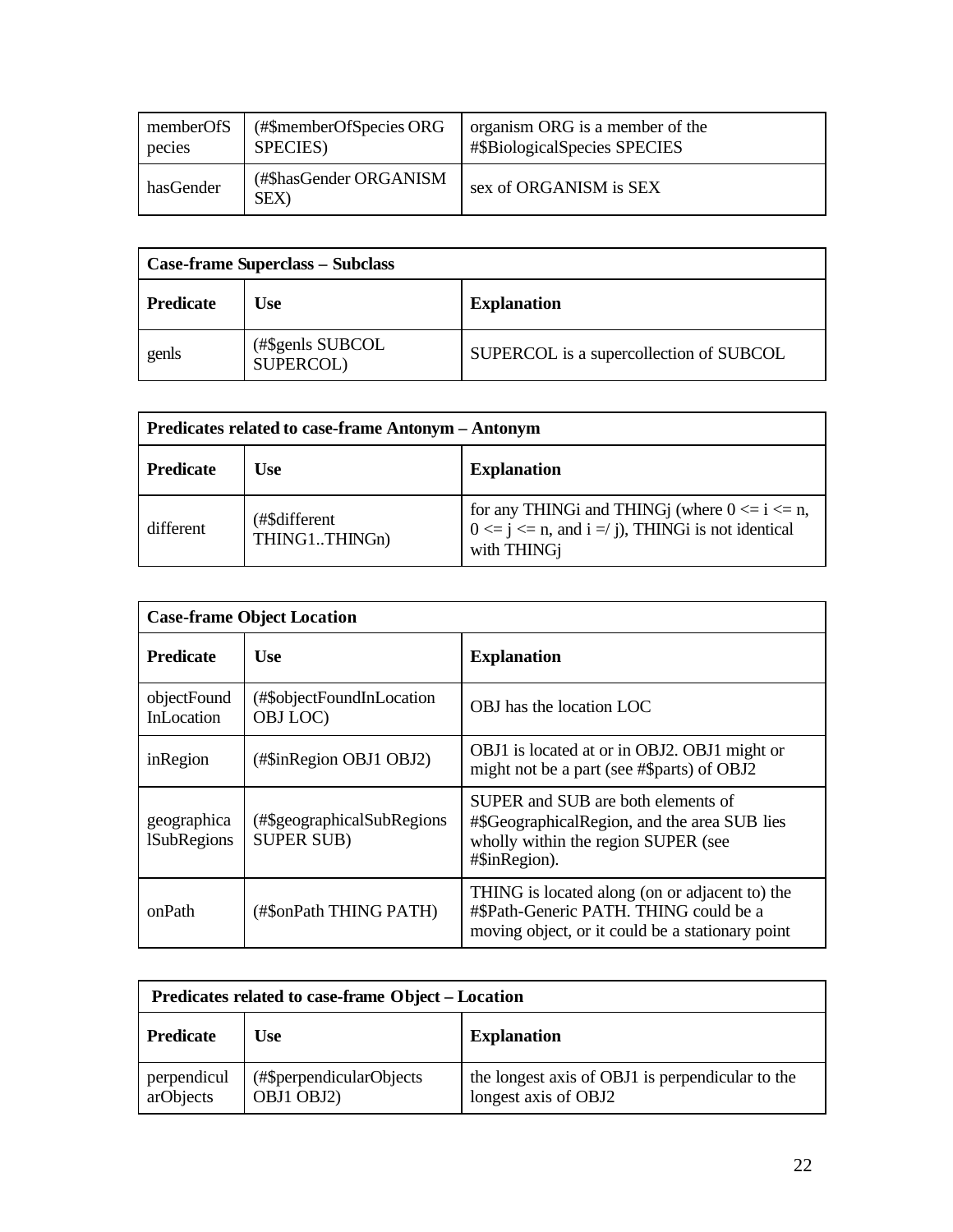| parallelObje<br>cts       | (#\$parallelObjects OBJ1<br>OBJ2)                   | the lengthwise axes of OBJ1 and OBJ2 are<br>parallel to each other                                                                                                                                                                                                           |
|---------------------------|-----------------------------------------------------|------------------------------------------------------------------------------------------------------------------------------------------------------------------------------------------------------------------------------------------------------------------------------|
| inFrontOf-<br>Generally   | (#\$inFrontOf-Generally<br>FORE AFT)                | FORE is in front of the tangible object AFT                                                                                                                                                                                                                                  |
| inFrontOf-<br>Directly    | (#\$inFrontOf-Directly<br><b>FORE AFT)</b>          | FORE is directly in front of tangible object AFT.                                                                                                                                                                                                                            |
| behind-<br>Generally      | (#\$behind-Generally AFT<br>FORE)                   | AFT is behind FORE                                                                                                                                                                                                                                                           |
| behind-<br>Directly       | (#\$behind-Directly AFT<br>FORE)                    | AFT is directly behind tangible object FORE.                                                                                                                                                                                                                                 |
| above-<br>Directly        | (#\$above-Directly ABOVE<br>BELOW)                  | (1) the volumetric center of ABOVE is directly<br>above some point of BELOW, if ABOVE is<br>smaller than BELOW; or that (2) some point of<br>ABOVE is directly above the volumetric center of<br>BELOW, if ABOVE is larger than, or equal in<br>size to, BELOW               |
| above-<br>Touching        | (#\$above-Touching ABOVE<br>BELOW)                  | ABOVE is located over BELOW and they are<br>touching                                                                                                                                                                                                                         |
| above-<br>Overhead        | (#\$above-Overhead ABOVE<br>BELOW)                  | ABOVE is directly above BELOW (see the<br>predicate #\$above-Directly), all points of ABOVE<br>are higher than all points of BELOW, and<br>ABOVE and BELOW do _not_ touch.                                                                                                   |
| above-<br>Higher          | (#\$above-Higher OBJ-A<br>OBJ-B)                    | OBJ-A is at a greater altitude (from some<br>common reference point) than OBJ-B                                                                                                                                                                                              |
| above-<br>Generally       | (#\$above-Generally OBJ1<br>OBJ2)                   | #\$SpatialThing-Localized OBJ1 is more or less<br>above the #\$SpatialThing-Localized OBJ2                                                                                                                                                                                   |
| surroundsCo<br>mpletely   | (#\$surroundsCompletely<br><b>OUTSIDE INSIDE)</b>   | <b>OUTSIDE</b> completely surrounds INSIDE                                                                                                                                                                                                                                   |
| surroundsH<br>orizontally | (#\$surroundsHorizontally<br><b>OUTSIDE INSIDE)</b> | OUTSIDE surrounds a horizontal cross-section of<br><b>INSIDE</b>                                                                                                                                                                                                             |
| near                      | (#\$near THIS THAT)                                 | distance between THIS and THAT is such that --<br>given the situation at hand and the sorts of things<br>that THIS and THAT are -- they would be<br>considered near each other by most observers                                                                             |
| adjacentTo                | (#\$adjacentTo OBJ1 OBJ2)                           | OBJ1 and OBJ2 are touching, and that their<br>region of contact is (at least for practical purposes,<br>relative to the objects' dimensions and shapes) a<br>line (i.e. the contact region is not a point, though<br>the line of contact might actually have some<br>height) |
| touches                   | (#\$touches THIS THAT)                              | THIS and THAT are in contact, either directly or                                                                                                                                                                                                                             |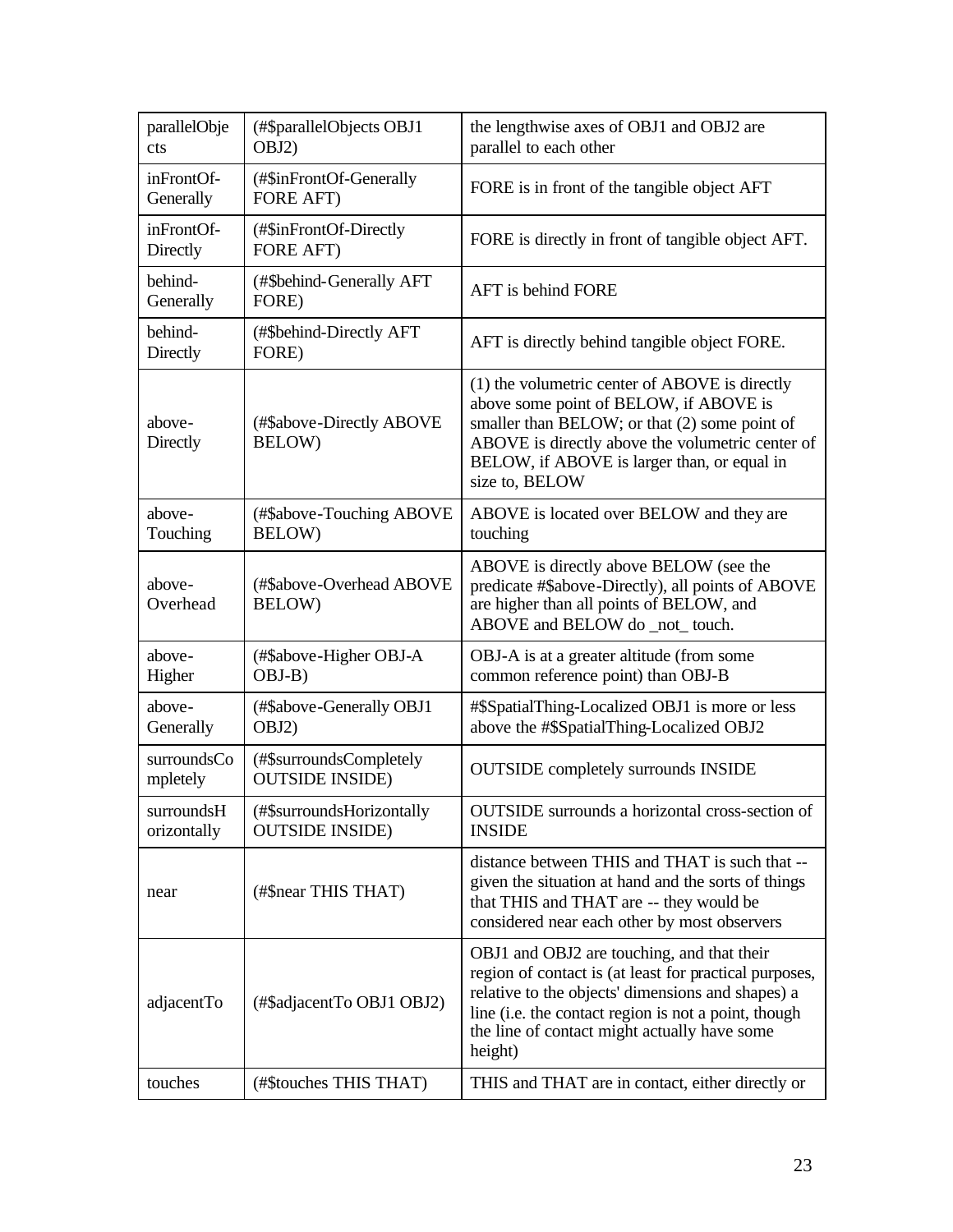|                     |                                    | indirectly                                                                                                  |
|---------------------|------------------------------------|-------------------------------------------------------------------------------------------------------------|
| touchesDire<br>ctly | (#\$touchesDirectly THIS)<br>THAT) | THIS and THAT are in direct physical contact                                                                |
| on-Physical         | (#\$on-Physical OVER<br>UNDER)     | object OVER is above, supported by, and<br>touching the object UNDER                                        |
| supportedBy         | (#\$supportedBy OBJECT<br>SUPPORT) | SUPPORT is at least partially responsible for<br>holding OBJECT up and maintaining its vertical<br>position |

| <b>Case-frame Part - Whole</b> |                                              |                                                                                                                                                                                               |
|--------------------------------|----------------------------------------------|-----------------------------------------------------------------------------------------------------------------------------------------------------------------------------------------------|
| <b>Predicate</b>               | <b>Use</b>                                   | <b>Explanation</b>                                                                                                                                                                            |
| parts                          | (#\$parts WHOLE<br>PART)                     | PART is in some sense a part of WHOLE                                                                                                                                                         |
| physicalDecomp<br>ositions     | (#\$physicalDecompositi<br>ons WHOLE PART)   | PART is a spatial part or component of WHOLE,<br>in a very broad sense of `part' whereby PART<br>might or might not be spatially continuous or<br>discrete                                    |
| physicalParts                  | (#\$physicalParts<br><b>WHOLE PART)</b>      | WHOLE is an at least partially tangible object and<br>PART is one of its distinct, non-diffuse,<br>identifiable, partially tangible parts                                                     |
| anatomicalParts                | (#\$anatomicalParts<br><b>ORGANISM PART)</b> | #\$OrganismPart PART is an anatomical part of<br>the #\$Organism-Whole ORGANISM                                                                                                               |
| physicalPortions               | (#\$physicalPortions<br><b>WHOLE PART)</b>   | PART is a representative physical part of<br>WHOLE, in the sense that the intrinsic physical<br>properties of WHOLE are also properties of<br><b>PART</b>                                     |
| physicalExtent                 | (#\$physicalExtent<br><b>WHOLE PART)</b>     | PART is the complete part of WHOLE                                                                                                                                                            |
| intangibleComp<br>onent        | (#\$intangibleComponen<br>t WHOLE PART)      | PART is the entire intangible part of the<br>#\$CompositeTangibleAndIntangibleObject<br><b>WHOLE</b>                                                                                          |
| surfaceParts                   | (#\$surfaceParts BIG<br>LITTLE)              | LITTLE is an external physical part (see<br>#\$externalParts) of a surface of BIG, or that<br>LITTLE is a physical part of BIG itself and a<br>surface of LITTLE is part of a surface of BIG. |
| externalParts                  | (#\$externalParts OBJ<br>PART)               | OBJ has PART as one of its external<br>#\$physicalParts                                                                                                                                       |